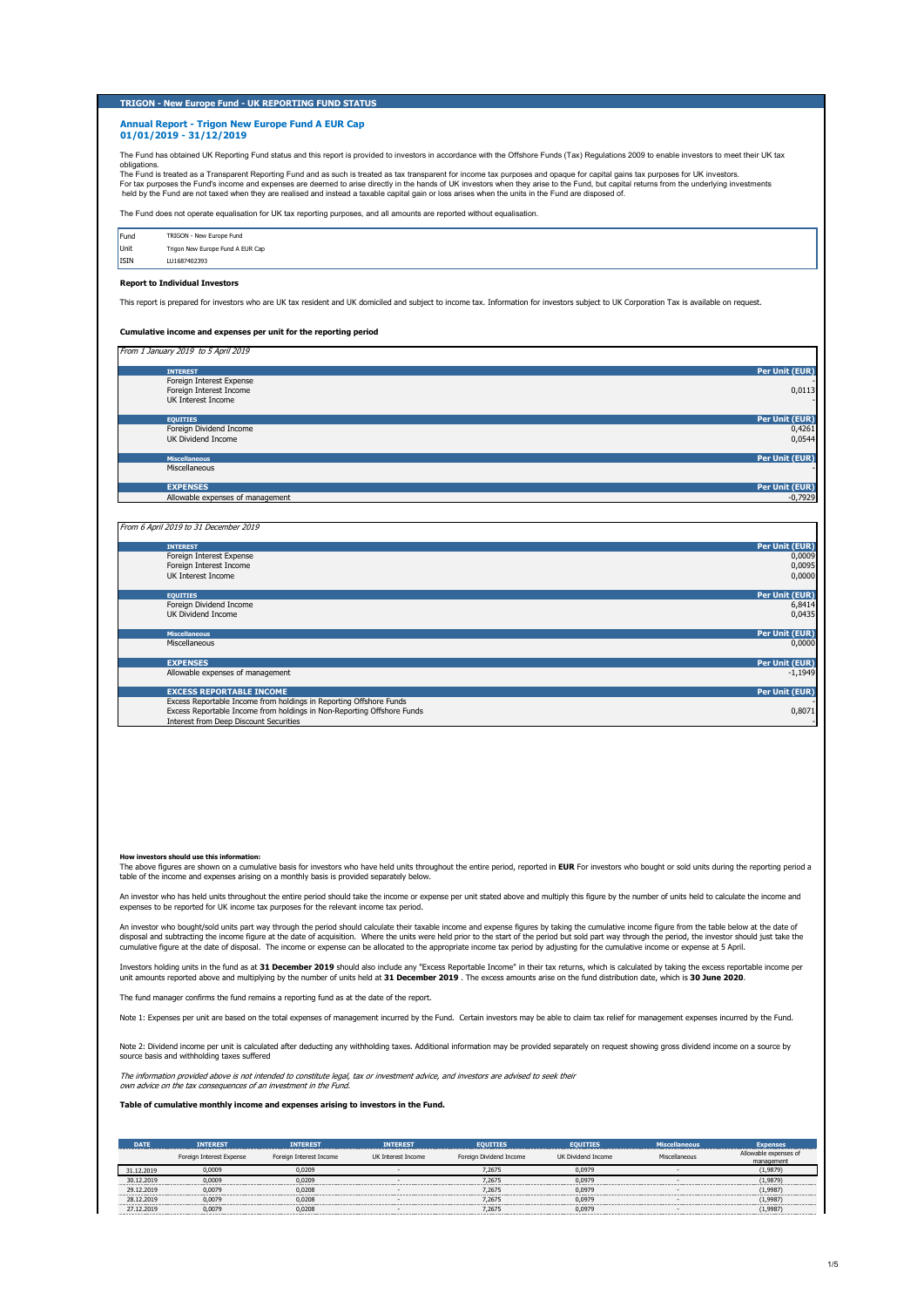| <b>DATE</b>              | <b>INTEREST</b>                    | <b>INTEREST</b>                   | <b>INTEREST</b>    | <b>EQUITIES</b>                   | <b>EQUITIES</b>              | <b>Miscellaneous</b><br>Miscellaneous | <b>Expenses</b><br>Allowable expenses of |
|--------------------------|------------------------------------|-----------------------------------|--------------------|-----------------------------------|------------------------------|---------------------------------------|------------------------------------------|
| 26.12.2019               | Foreign Interest Expense<br>0,0075 | Foreign Interest Income<br>0,0208 | UK Interest Income | Foreign Dividend Income<br>7,2675 | UK Dividend Income<br>0,0979 |                                       | nanageme<br>(1,9929)                     |
| 25.12.2019<br>24.12.2019 | 0,0075<br>0,0075                   | 0,0208<br>0,0208                  |                    | 7,2675<br>7,2675                  | 0,0979<br>0,0979             |                                       | (1,9929)<br>(1,9929)                     |
| 23.12.2019               | 0,0075                             | 0,0208                            |                    | 7,2675                            | 0,0979                       |                                       | (1,9929)                                 |
| 22.12.2019<br>21.12.2019 | 0,0070<br>0,0070                   | 0,0208<br>0,0208                  |                    | 7,2675<br>7,2675                  | 0,0979<br>0,0979             |                                       | (1,9940)<br>(1,9940)                     |
| 20.12.2019<br>19.12.2019 | 0,0070<br>0,0068                   | 0,0208<br>0,0208                  |                    | 7,2675<br>7,2675                  | 0,0979<br>0,0979             |                                       | (1,9940)<br>(1,9943)                     |
| 18.12.2019               | 0,0068                             | 0,0208                            |                    | 7,2675                            | 0,0979                       |                                       | (1,9945)                                 |
| 17.12.2019<br>16.12.2019 | 0,0067<br>0,0067                   | 0,0208<br>0,0208                  |                    | 7,2675<br>7,2675                  | 0,0979<br>0,0979             |                                       | (1,9993)<br>(1,9993)                     |
| 15.12.2019<br>14.12.2019 | 0,0065<br>0,0065                   | 0,0208<br>0,0208                  |                    | 7,2675<br>7,2675                  | 0,0979<br>0,0979             |                                       | (1,9954)<br>(1,9954)                     |
| 13.12.2019<br>12.12.2019 | 0,0065<br>0,0065                   | 0,0208<br>0,0208                  |                    | 7,2675<br>7,2675                  | 0,0979<br>0,0979             |                                       | (1,9954)<br>(1,9949)                     |
| 11.12.2019               | 0,0065                             | 0,0208                            |                    | 7,2675                            | 0,0979                       |                                       | (1,9950)                                 |
| 10.12.2019<br>09.12.2019 | 0,0065<br>0,0065                   | 0,0208<br>0,0208                  |                    | 7,2675<br>7,2675                  | 0,0979<br>0,0979             |                                       | (1,9950)<br>(1,9928)                     |
| 08.12.2019<br>07.12.2019 | 0,0063<br>0,0063                   | 0,0208<br>0,0208                  |                    | 7,2675<br>7,2675                  | 0,0979<br>0,0979             |                                       | (1,9929)<br>(1,9929)                     |
| 06.12.2019               | 0,0063                             | 0,0208                            |                    | 7,2675<br>7,2675                  | 0,0979                       |                                       | (1,9929)                                 |
| 05.12.2019<br>04.12.2019 | 0,0057<br>0,0056                   | 0,0208<br>0,0208                  |                    | 7,2675                            | 0,0979<br>0,0979             |                                       | (1,9929)<br>(1,9927)                     |
| 03.12.2019<br>02.12.2019 | 0,0054<br>0,0052                   | 0,0208<br>0,0208                  |                    | 7,2675<br>7,2675                  | 0,0979<br>0,0979             |                                       | (1,9926)<br>(1,9926)                     |
| 01.12.2019<br>30.11.2019 | (0,0081)<br>(0,0081)               | 0,0208<br>0,0208                  |                    | 7,2675<br>7,2675                  | 0,0979<br>0,0979             |                                       | (1,8988)<br>(1,8988)                     |
| 29.11.2019               | 0,0048                             | 0,0208                            |                    | 7,2675                            | 0,0979                       |                                       | (1,9949)                                 |
| 28.11.2019<br>27.11.2019 | 0,0046<br>0,0045                   | 0,0208<br>0,0208                  |                    | 7,2675<br>7,2675                  | 0,0979<br>0,0979             |                                       | (1, 9154)<br>(1, 9152)                   |
| 26.11.2019<br>25.11.2019 | 0,0043<br>0,0041                   | 0,0208<br>0,0208                  |                    | 7,2675<br>7,2675                  | 0,0979<br>0,0979             |                                       | (1, 9152)<br>(1,9108)                    |
| 24.11.2019               | 0,0033                             | 0,0208                            |                    | 7,2675                            | 0,0979                       |                                       | (1,8990)                                 |
| 23.11.2019<br>22.11.2019 | 0,0033<br>0,0033                   | 0,0208<br>0,0208                  |                    | 7,2675<br>7,2675                  | 0,0979<br>0,0979             |                                       | (1,8990)<br>(1,8990)                     |
| 21.11.2019<br>20.11.2019 | 0,0030<br>0,0027                   | 0,0208<br>0,0208                  |                    | 7,2675<br>7,2675                  | 0,0979<br>0,0979             |                                       | (1,9053)<br>(1,8993)                     |
| 19.11.2019<br>18.11.2019 | 0,0024<br>0,0022                   | 0,0208<br>0,0208                  |                    | 7,2675<br>7,2675                  | 0,0979<br>0,0979             |                                       | (1,8997)<br>(1,9054)                     |
| 17.11.2019               | (0,0065)                           | 0,0208                            |                    | 7,2675                            | 0,0979                       |                                       | (1,9057)                                 |
| 16.11.2019<br>15.11.2019 | (0,0065)<br>(0,0065)               | 0,0208<br>0,0208                  |                    | 7,2675<br>7,2675                  | 0,0979<br>0,0979             |                                       | (1,9057)<br>(1,9057)                     |
| 14.11.2019<br>13.11.2019 | 0,0019<br>0,0018                   | 0,0208<br>0,0208                  |                    | 7,2675<br>7,2617                  | 0,0979<br>0,0979             |                                       | (1,9017)<br>(1,9020)                     |
| 12.11.2019               | 0,0017                             | 0,0208                            |                    | 7,2617                            | 0,0979                       |                                       | (1,9024)                                 |
| 11.11.2019<br>10.11.2019 | 0,0017<br>0,0014                   | 0,0208<br>0,0208                  |                    | 7,2617<br>7,2617                  | 0,0979<br>0,0979             |                                       | (1,9031)<br>(1,8922)                     |
| 09.11.2019<br>08.11.2019 | 0,0014<br>0,0014                   | 0,0208<br>0,0208                  |                    | 7,2617<br>7,2617                  | 0,0979<br>0,0979             |                                       | (1,8922)<br>(1,8922)                     |
| 07.11.2019<br>06.11.2019 | 0,0014<br>0,0013                   | 0,0208<br>0,0208                  |                    | 7,2617<br>7,2617                  | 0,0979<br>0,0979             |                                       | (1,8928)<br>(1,9036)                     |
| 05.11.2019               | 0,0012                             | 0,0208                            |                    | 7,2617                            | 0,0979                       |                                       | (1,9036)                                 |
| 04.11.2019<br>03.11.2019 | 0,0012<br>(0,0045)                 | 0,0208<br>0,0208                  |                    | 7,2617<br>7,2617                  | 0,0979<br>0,0979             |                                       | (1,8937)<br>(1,9040)                     |
| 02.11.2019<br>01.11.2019 | (0,0045)<br>(0,0045)               | 0,0208<br>0,0208                  |                    | 7,2617<br>7,2617                  | 0,0979<br>0,0979             |                                       | (1,9040)<br>(1,9040)                     |
| 31.10.2019               | (0,0045)                           | 0,0208                            |                    | 7,2617                            | 0,0979                       |                                       | (1,9040)                                 |
| 30.10.2019<br>29.10.2019 | 0,0008<br>0,0007                   | 0,0208<br>0,0208                  |                    | 7,2617<br>7,2617                  | 0,0979<br>0,0979             |                                       | (1,8129)<br>(1,8207)                     |
| 28.10.2019<br>27.10.2019 | 0,0006<br>0,0004                   | 0,0208<br>0,0208                  |                    | 7,2409<br>7,2409                  | 0,0979<br>0,0979             |                                       | (1,8207)<br>(1,8207)                     |
| 26.10.2019<br>25.10.2019 | 0,0004<br>0,0004                   | 0,0208<br>0,0208                  |                    | 7,2409<br>7,2409                  | 0,0979<br>0,0979             |                                       | (1,8207)<br>(1,8207)                     |
| 24.10.2019               | 0,0003                             | 0,0208                            |                    | 7,2409                            | 0,0979                       |                                       | (1,8208)                                 |
| 23.10.2019<br>22.10.2019 | 0,0002<br>0,0001                   | 0,0208<br>0,0208                  |                    | 7,2409<br>7,2409                  | 0,0979<br>0,0979             |                                       | (1,8142)<br>(1,8209)                     |
| 21.10.2019<br>20.10.2019 | 0,0001<br>(0,0002)                 | 0,0208<br>0,0208                  |                    | 7,2409<br>7,2409                  | 0,0979<br>0,0979             |                                       | (1, 8152)<br>(1, 8167)                   |
| 19.10.2019<br>18.10.2019 | (0,0002)                           | 0,0208                            |                    | 7,2409                            | 0,0979                       |                                       | (1,8167)                                 |
| 17.10.2019               | (0,0002)<br>(0,0029)               | 0,0208<br>0,0208                  |                    | 7,2409<br>7,2409                  | 0,0979<br>0,0979             |                                       | (1, 8167)<br>(1, 8119)                   |
| 16.10.2019<br>15.10.2019 | (0,0004)<br>(0,0005)               | 0,0208<br>0,0208                  |                    | 7,2409<br>7,2409                  | 0,0979<br>0,0979             |                                       | (1,8124)<br>(1,8168)                     |
| 14.10.2019<br>13.10.2019 | (0,0006)<br>(0,0008)               | 0,0208<br>0,0208                  |                    | 7,2409<br>7,2409                  | 0,0979<br>0,0979             |                                       | (1,8168)<br>(1,8171)                     |
| 12.10.2019               | (0,0008)                           | 0,0208                            |                    | 7,2409                            | 0,0979                       |                                       | (1, 8171)                                |
| 11.10.2019<br>10.10.2019 | (0,0008)<br>(0,0009)               | 0,0208<br>0,0208                  |                    | 7,2409<br>7,2409                  | 0,0979<br>0,0979             |                                       | (1, 8171)<br>(1,8172)                    |
| 09.10.2019<br>08.10.2019 | (0,0010)<br>(0,0011)               | 0,0208<br>0,0208                  |                    | 7,2409<br>7,2409                  | 0,0979<br>0,0979             |                                       | (1, 8172)<br>(1,8041)                    |
| 07.10.2019<br>06.10.2019 | (0,0011)                           | 0,0208<br>0,0208                  |                    | 7,2409<br>7,2409                  | 0,0979<br>0,0979             |                                       | (1,8146)                                 |
| 05.10.2019               | (0,0014)<br>(0,0014)               | 0,0208                            |                    | 7,2409                            | 0,0979                       |                                       | (1,8145)<br>(1,8145)                     |
| 04.10.2019<br>03.10.2019 | (0,0014)<br>(0,0015)               | 0,0208<br>0,0208                  |                    | 7,2409<br>7,2409                  | 0,0979<br>0,0979             |                                       | (1,8145)<br>(1,8145)                     |
| 02.10.2019<br>01.10.2019 | (0,0015)<br>0,0034                 | 0,0208<br>0,0208                  |                    | 7,2409<br>7,2409                  | 0,0979<br>0,0979             |                                       | (1,8053)<br>(1,8141)                     |
| 30.09.2019               | 0,0033                             | 0,0208                            |                    | 7,2398                            | 0,0979                       |                                       | (1,8144)                                 |
| 29.09.2019<br>28.09.2019 | (0,0133)<br>(0, 0133)              | 0,0205<br>0,0205                  |                    | 7,2398<br>7,2398                  | 0,0979<br>0,0979             |                                       | (1,7315)<br>(1,7315)                     |
| 27.09.2019<br>26.09.2019 | (0,0133)<br>0,0030                 | 0,0205<br>0,0205                  |                    | 7,2398<br>7,2337                  | 0,0979<br>0,0979             |                                       | (1,7315)<br>(1,7316)                     |
| 25.09.2019               | 0,0028                             | 0,0205                            |                    | 7,2337                            | 0,0979                       |                                       | (1,7322)                                 |
| 24.09.2019<br>23.09.2019 | 0,0027<br>0,0026                   | 0,0205<br>0,0205                  |                    | 7,2337<br>7,2337                  | 0,0979<br>0,0979             |                                       | (1,7319)<br>(1,7286)                     |
| 22.09.2019<br>21.09.2019 | 0,0023<br>0,0023                   | 0,0205<br>0,0205                  |                    | 7,2337<br>7,2337                  | 0,0979<br>0,0979             |                                       | (1,7352)<br>(1,7352)                     |
| 20.09.2019<br>19.09.2019 | 0,0023<br>0,0022                   | 0,0205<br>0,0205                  |                    | 7,2337<br>7,2337                  | 0,0979<br>0,0979             |                                       | (1,7352)<br>(1,7355)                     |
| 18.09.2019               | 0,0020                             | 0,0205                            |                    | 7,2337                            | 0,0979                       |                                       | (1,7355)                                 |
| 17.09.2019<br>16.09.2019 | 0,0019<br>0,0019                   | 0,0205<br>0,0205                  |                    | 7,2337<br>7,2337                  | 0,0979<br>0,0979             |                                       | (1,7354)<br>(1,7355)                     |
| 15.09.2019<br>14.09.2019 | 0,0015<br>0,0015                   | 0,0205<br>0,0205                  |                    | 7,2337<br>7,2337                  | 0,0979<br>0,0979             |                                       | (1,7320)<br>(1,7320)                     |
| 13.09.2019               | 0,0015                             | 0,0205                            |                    | 7,2337                            | 0,0979                       |                                       | (1,7320)                                 |
| 12.09.2019<br>11.09.2019 | 0,0014<br>0,0013                   | 0,0205<br>0,0205                  |                    | 7,2337<br>7,2337                  | 0,0979<br>0,0979             |                                       | (1,7356)<br>(1,7326)                     |
| 10.09.2019<br>09.09.2019 | 0,0012<br>(0,0151)                 | 0,0205<br>0,0205                  |                    | 7,2337<br>7,2337                  | 0,0979<br>0,0979             |                                       | (1, 7357)<br>(1,7334)                    |
| 08.09.2019<br>07.09.2019 | 0,0010<br>0,0010                   | 0,0205<br>0,0205                  |                    | 7,2337<br>7,2337                  | 0,0979<br>0,0979             |                                       | (1,7337)<br>(1,7337)                     |
| 06.09.2019               | 0,0010                             | 0,0205                            |                    | 7,2337                            | 0,0979                       |                                       | (1, 7337)                                |
| 05.09.2019<br>04.09.2019 | 0,0010<br>0.0009                   | 0,0205<br>0.0205                  |                    | 7,2337<br>7,1610                  | 0,0979<br>0.0979             |                                       | (1,7326)<br>(1.7222)                     |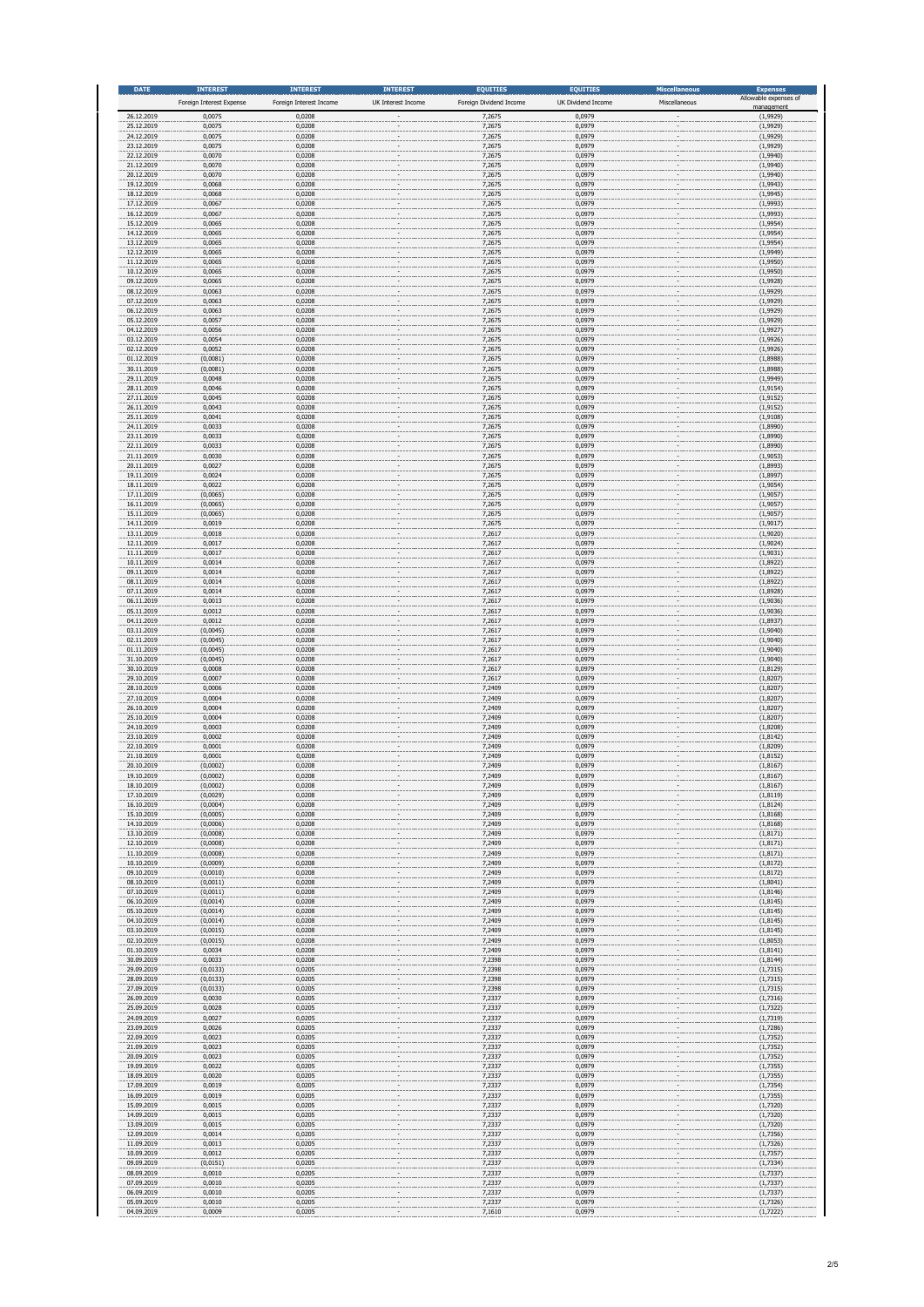| <b>DATE</b>              | <b>INTEREST</b><br>Foreign Interest Expense | <b>INTEREST</b><br>Foreign Interest Income | <b>INTEREST</b><br>UK Interest Income | <b>EQUITIES</b><br>Foreign Dividend Income | <b>EQUITIES</b><br>UK Dividend Income | <b>Miscellaneous</b><br>Miscellaneous | <b>Expenses</b><br>Allowable expenses of |
|--------------------------|---------------------------------------------|--------------------------------------------|---------------------------------------|--------------------------------------------|---------------------------------------|---------------------------------------|------------------------------------------|
| 03.09.2019               | (0,0191)                                    | 0,0205                                     |                                       | 7,1610                                     | 0,0979                                |                                       | nanagemer<br>(1,7226)                    |
| 02.09.2019<br>01.09.2019 | 0,0007<br>(0,0184)                          | 0,0205<br>0,0205                           |                                       | 7,1610<br>7,1610                           | 0,0979<br>0,0979                      |                                       | (1,7236)<br>(1,6790)                     |
| 31.08.2019               | (0,0184)                                    | 0,0205                                     |                                       | 7,1610                                     | 0,0979                                |                                       | (1,6790)                                 |
| 30.08.2019<br>29.08.2019 | 0,0003<br>0,0002                            | 0,0205<br>0,0205                           |                                       | 7,1610<br>7,1447                           | 0,0979<br>0,0979                      |                                       | (1,7339)<br>(1,6962)                     |
| 28.08.2019<br>27.08.2019 | (0,0000)<br>(0,0003)                        | 0,0205<br>0,0205                           |                                       | 7,1447<br>7,1447                           | 0,0979<br>0,0979                      |                                       | (1,6957)<br>(1,6958)                     |
| 26.08.2019               | (0,0178)                                    | 0,0205                                     |                                       | 7,1447                                     | 0,0979                                |                                       | (1,6872)                                 |
| 25.08.2019<br>24.08.2019 | (0,0008)<br>(0,0008)                        | 0,0205<br>0,0205                           |                                       | 7,1447<br>7,1447                           | 0,0979<br>0,0979                      |                                       | (1,6884)<br>(1,6884)                     |
| 23.08.2019<br>22.08.2019 | (0,0008)<br>(0,0013)                        | 0,0205<br>0,0205                           |                                       | 7,1447<br>7,1447                           | 0,0979<br>0,0979                      |                                       | (1,6884)<br>(1, 7253)                    |
| 21.08.2019<br>20.08.2019 | (0,0018)<br>(0,0024)                        | 0,0205<br>0,0205                           |                                       | 7,1447<br>7,1447                           | 0,0979<br>0,0979                      |                                       | (1,6699)<br>(1,6990)                     |
| 19.08.2019               | (0,0642)                                    | 0,0205                                     |                                       | 7,1447                                     | 0,0979                                |                                       | (1,6723)                                 |
| 18.08.2019<br>17.08.2019 | (0,0052)<br>(0,0052)                        | 0,0205<br>0,0205                           |                                       | 7,1447<br>7,1447                           | 0,0979<br>0,0979                      |                                       | (1,6784)<br>(1,6784)                     |
| 16.08.2019<br>15.08.2019 | (0,0052)<br>(0,0052)                        | 0,0205<br>0,0205                           |                                       | 7,1447<br>7,1447                           | 0,0979<br>0,0979                      |                                       | (1,6784)<br>(1,7001)                     |
| 14.08.2019<br>13.08.2019 | (0,0052)                                    | 0,0205<br>0,0205                           |                                       | 7,1447<br>7,0929                           | 0,0979<br>0,0979                      |                                       | (1,7001)                                 |
| 12.08.2019               | (0,0056)<br>(0,0627)                        | 0,0205                                     |                                       | 7,0929                                     | 0,0979                                |                                       | (1,6818)<br>(1,6860)                     |
| 11.08.2019<br>10.08.2019 | (0,0060)<br>(0,0060)                        | 0,0205<br>0,0205                           |                                       | 7,0929<br>7,0929                           | 0,0979<br>0,0979                      |                                       | (1,7013)<br>(1,7013)                     |
| 09.08.2019<br>08.08.2019 | (0,0060)<br>(0,0633)                        | 0,0205<br>0,0205                           |                                       | 7,0929<br>7,0929                           | 0,0979<br>0,0979                      |                                       | (1,7013)<br>(1,6804)                     |
| 07.08.2019               | 0,0050                                      | 0,0205                                     |                                       | 7,0929                                     | 0,0979                                |                                       | (1,6170)                                 |
| 06.08.2019<br>05.08.2019 | 0,0049<br>0,0047                            | 0,0205<br>0,0205                           |                                       | 7,0512<br>7,0512                           | 0,0979<br>0,0979                      |                                       | (1,6876)<br>(1, 5893)                    |
| 04.08.2019<br>03.08.2019 | 0,0040<br>0,0040                            | 0,0205<br>0,0205                           |                                       | 7,0512<br>7,0512                           | 0,0979<br>0,0979                      |                                       | (1,6057)<br>(1,6057)                     |
| 02.08.2019               | 0,0040                                      | 0,0205                                     |                                       | 7,0512                                     | 0,0979                                |                                       | (1,6057)                                 |
| 01.08.2019<br>31.07.2019 | 0,0038<br>0,0030                            | 0,0205<br>0,0205                           |                                       | 6,9609<br>6,9609                           | 0,0979<br>0,0979                      |                                       | (1,6829)<br>(1,6837)                     |
| 30.07.2019<br>29.07.2019 | 0,0030<br>0,0030                            | 0,0205<br>0,0205                           |                                       | 6,9609<br>6,3593                           | 0,0979<br>0,0979                      |                                       | (1, 5147)<br>(1, 4356)                   |
| 28.07.2019<br>27.07.2019 | (0,0471)<br>(0,0471)                        | 0,0205<br>0,0205                           |                                       | 6,3593<br>6,3593                           | 0,0979<br>0,0979                      |                                       | (1, 5232)<br>(1, 5232)                   |
| 26.07.2019               | (0,0471)                                    | 0,0205                                     |                                       | 6,3593                                     | 0,0979                                |                                       | (1, 5232)                                |
| 25.07.2019<br>24.07.2019 | 0,0029<br>0,0029                            | 0,0205<br>0,0205                           |                                       | 6,3593<br>6,3593                           | 0,0979<br>0,0979                      |                                       | (1, 4562)<br>(1, 4824)                   |
| 23.07.2019<br>22.07.2019 | 0,0027<br>0,0021                            | 0,0205<br>0,0205                           |                                       | 6,3593<br>6,3593                           | 0,0979<br>0,0979                      |                                       | (1, 4713)<br>(1, 4720)                   |
| 21.07.2019               | 0,0020                                      | 0,0205                                     |                                       | 6,3593                                     | 0,0979                                |                                       | (1, 4785)                                |
| 20.07.2019<br>19.07.2019 | 0,0020<br>0,0020                            | 0,0205<br>0,0205                           |                                       | 6,3593<br>6,3593                           | 0,0979<br>0,0979                      |                                       | (1,4785)<br>(1, 4785)                    |
| 18.07.2019<br>17.07.2019 | 0,0019<br>0,0018                            | 0,0205<br>0,0205                           |                                       | 6,2887<br>5,8803                           | 0,0979<br>0,0979                      |                                       | (1, 4265)<br>(1, 4838)                   |
| 16.07.2019<br>15.07.2019 | 0,0018<br>0,0018                            | 0,0205<br>0,0205                           |                                       | 5,8803<br>5,8803                           | 0,0979<br>0,0979                      |                                       | (1, 4841)<br>(1, 4227)                   |
| 14.07.2019               | 0,0018                                      | 0,0205                                     |                                       | 5,8803                                     | 0,0979                                |                                       | (1,4690)                                 |
| 13.07.2019<br>12.07.2019 | 0,0018<br>0,0018                            | 0,0205<br>0,0205                           |                                       | 5,8803<br>5,8803                           | 0,0979<br>0,0979                      |                                       | (1,4690)<br>(1,4690)                     |
| 11.07.2019<br>10.07.2019 | 0,0017<br>0,0016                            | 0,0205<br>0,0205                           |                                       | 5,8743<br>5,8743                           | 0,0979<br>0,0979                      |                                       | (1, 4396)<br>(1, 4454)                   |
| 09.07.2019               | 0,0015                                      | 0,0205                                     |                                       | 5,8743                                     | 0,0979                                |                                       | (1, 4477)                                |
| 08.07.2019<br>07.07.2019 | 0,0017<br>0,0011                            | 0,0205<br>0,0205                           |                                       | 5,8743<br>5,8743                           | 0,0979<br>0,0979                      |                                       | (1, 3307)<br>(1, 4381)                   |
| 06.07.2019<br>05.07.2019 | 0,0011<br>0,0011                            | 0,0205<br>0,0205                           |                                       | 5,8743<br>5,8743                           | 0,0979<br>0,0979                      |                                       | (1, 4381)<br>(1, 4381)                   |
| 04.07.2019<br>03.07.2019 | 0,0009<br>0,0007                            | 0,0205<br>0,0205                           |                                       | 5,8743<br>5,8743                           | 0,0979<br>0,0979                      |                                       | (1, 4388)<br>(1, 4396)                   |
| 02.07.2019               | 0,0004                                      | 0,0205                                     |                                       | 5,6909                                     | 0,0979                                |                                       | (1, 4542)                                |
| 01.07.2019<br>30.06.2019 | 0,0238<br>(0, 2466)                         | 0,0205<br>0,0205                           |                                       | 5,6909<br>5,3588                           | 0,0979<br>0,0979                      |                                       | (1, 4546)<br>(1, 1554)                   |
| 29.06.2019<br>28.06.2019 | (0, 2429)<br>(0, 2429)                      | 0,0113<br>0,0113                           |                                       | 5,3588<br>5,3588                           | 0,0979<br>0,0979                      |                                       | (1, 3722)<br>(1, 3722)                   |
| 27.06.2019               | 0,0234                                      | 0,0113                                     |                                       | 5,1708                                     | 0,0979                                |                                       | (1, 2855)                                |
| 26.06.2019<br>25.06.2019 | 0,0234<br>0,0234                            | 0,0113<br>0,0113                           |                                       | 4,9133<br>4,7572                           | 0,0979<br>0,0979                      |                                       | (1, 2912)<br>(1, 2298)                   |
| 24.06.2019<br>23.06.2019 | 0,0234<br>0,0226                            | 0,0113<br>0,0113                           |                                       | 4,7572<br>3,9960                           | 0,0979<br>0,0979                      |                                       | (1, 1728)<br>(1, 2305)                   |
| 22.06.2019<br>21.06.2019 | 0,0226<br>0,0226                            | 0,0113<br>0,0113                           |                                       | 3,9960<br>3,9960                           | 0,0979<br>0,0979                      |                                       | (1, 2305)<br>(1, 2305)                   |
| 20.06.2019               | (0, 2311)                                   | 0,0113                                     |                                       | 3,9960                                     | 0,0544                                |                                       | (1, 1789)                                |
| 19.06.2019<br>18.06.2019 | 0,0219<br>0,0215                            | 0,0113<br>0,0113                           |                                       | 3,9960<br>3,8863                           | 0,0544<br>0,0544                      |                                       | (1, 2336)<br>(1, 2341)                   |
| 17.06.2019<br>16.06.2019 | 0,0212<br>(0, 2187)                         | 0,0113<br>0,0113                           |                                       | 3,8863<br>3,8863                           | 0,0544<br>0,0544                      |                                       | (1, 2314)<br>(1, 2344)                   |
| 15.06.2019               | (0, 2187)                                   | 0,0113                                     |                                       | 3,8863                                     | 0,0544                                |                                       | (1, 2344)                                |
| 14.06.2019<br>13.06.2019 | (0, 2187)<br>0,0198                         | 0,0113<br>0,0113                           |                                       | 3,8863<br>3,7343                           | 0,0544<br>0,0544                      |                                       | (1, 2344)<br>(1,2062)                    |
| 12.06.2019<br>11.06.2019 | 0,0193<br>0,0193                            | 0,0113<br>0,0113                           |                                       | 3,0829<br>3,0829                           | 0,0544<br>0,0544                      |                                       | (1, 2386)<br>(1, 2370)                   |
| 10.06.2019<br>09.06.2019 | 0,0197                                      | 0,0113                                     |                                       | 3,0125<br>3,0125                           | 0,0544<br>0,0544                      |                                       | (1, 1059)<br>(1, 1059)                   |
| 08.06.2019               | 0,0197<br>0,0197                            | 0,0113<br>0,0113                           |                                       | 3,0125                                     | 0,0544                                |                                       | (1, 1059)                                |
| 07.06.2019<br>06.06.2019 | 0,0197<br>0,0195                            | 0,0113<br>0,0113                           |                                       | 3,0125<br>3,0125                           | 0,0544<br>0,0544                      |                                       | (1, 1059)<br>(1, 1093)                   |
| 05.06.2019<br>04.06.2019 | (0, 2065)<br>0,0193                         | 0,0113<br>0,0113                           |                                       | 3,0125<br>3,0125                           | 0,0544<br>0,0544                      |                                       | (1, 2233)<br>(1, 1162)                   |
| 03.06.2019               | 0,0192                                      | 0,0113                                     |                                       | 3,0125                                     | 0,0544                                |                                       | (1, 2169)                                |
| 02.06.2019<br>01.06.2019 | 0,0191<br>0,0191                            | 0,0113<br>0,0113                           |                                       | 3,0125<br>3,0125                           | 0,0544<br>0,0544                      |                                       | (1, 2137)<br>(1, 2137)                   |
| 31.05.2019<br>30.05.2019 | 0,0191<br>0,0182                            | 0,0113<br>0,0113                           |                                       | 3,0125<br>1,2994                           | 0,0544<br>0,0544                      |                                       | (1, 2137)<br>(1,0547)                    |
| 29.05.2019               | 0,0182                                      | 0,0113                                     |                                       | 1,2994                                     | 0,0544                                |                                       | (1,0547)                                 |
| 28.05.2019<br>27.05.2019 | 0,0177<br>0,0169                            | 0,0113<br>0,0113                           |                                       | 1,2994<br>1,2994                           | 0,0544<br>0,0544                      |                                       | (1,0565)<br>(0,9350)                     |
| 26.05.2019<br>25.05.2019 | 0,0166<br>0,0166                            | 0,0113<br>0,0113                           |                                       | 0,9801<br>0,9801                           | 0,0544<br>0,0544                      |                                       | (1,0066)<br>(1,0066)                     |
| 24.05.2019<br>23.05.2019 | 0,0166<br>0,0165                            | 0,0113<br>0,0113                           |                                       | 0,9801<br>0,5894                           | 0,0544<br>0,0544                      |                                       | (1,0066)<br>(1,0131)                     |
| 22.05.2019               | 0,0164                                      | 0,0113                                     |                                       | 0,5120                                     | 0,0544                                |                                       | (1,0026)                                 |
| 21.05.2019<br>20.05.2019 | 0,0161<br>0,0158                            | 0,0113<br>0,0113                           |                                       | 0,5120<br>0,5120                           | 0,0544<br>0,0544                      |                                       | (1,0041)<br>(0,9995)                     |
| 19.05.2019<br>18.05.2019 | 0,0148<br>0,0148                            | 0,0113<br>0,0113                           |                                       | 0,5120<br>0,5120                           | 0,0544<br>0,0544                      |                                       | (1,0061)<br>(1,0061)                     |
| 17.05.2019               | 0,0148                                      | 0,0113                                     |                                       | 0,5120                                     | 0,0544                                |                                       | (1,0061)                                 |
| 16.05.2019<br>15.05.2019 | 0,0145<br>0,0141                            | 0,0113<br>0,0113                           |                                       | 0,5120<br>0,5120                           | 0,0544<br>0,0544                      |                                       | (1,0017)<br>(1,0054)                     |
| 14.05.2019<br>13.05.2019 | 0,0137<br>0.0129                            | 0,0113<br>0.0113                           |                                       | 0,5120<br>0.5120                           | 0,0544<br>0.0544                      |                                       | (0, 9739)<br>(1.0039)                    |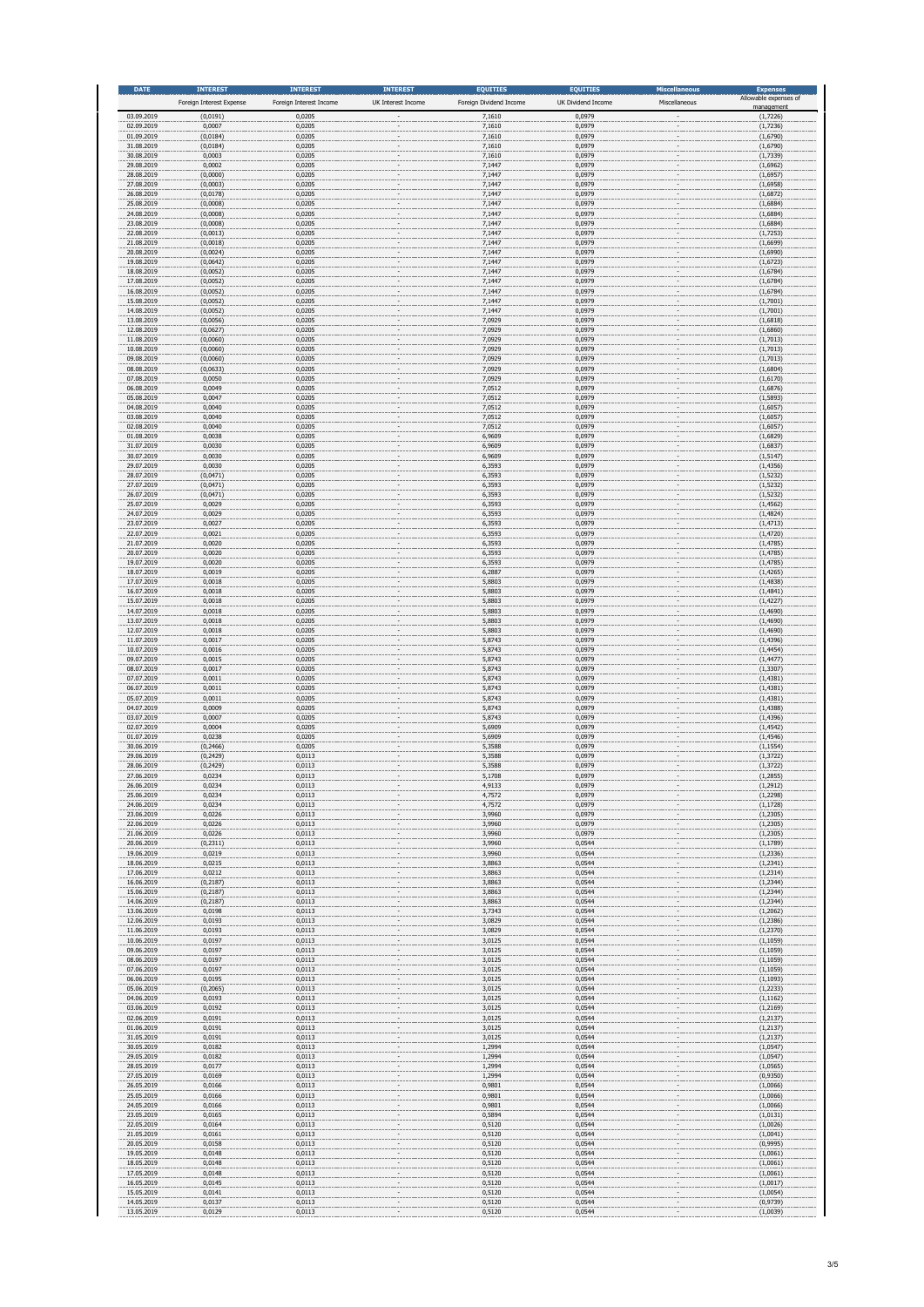| <b>DATE</b>              | <b>INTEREST</b>                    | <b>INTEREST</b>                   | <b>INTEREST</b>    | <b>EQUITIES</b>                   | <b>EQUITIES</b>              | <b>Miscellaneous</b> | <b>Expenses</b><br>Allowable expenses of |
|--------------------------|------------------------------------|-----------------------------------|--------------------|-----------------------------------|------------------------------|----------------------|------------------------------------------|
| 12.05.2019               | Foreign Interest Expense<br>0,0102 | Foreign Interest Income<br>0,0113 | UK Interest Income | Foreign Dividend Income<br>0,5120 | UK Dividend Income<br>0,0544 | Miscellaneous        | nanageme<br>(1,0013)                     |
| 11.05.2019               | 0,0102                             | 0,0113                            |                    | 0,5120                            | 0,0544                       |                      | (1,0013)                                 |
| 10.05.2019<br>09.05.2019 | 0,0102<br>0,0087                   | 0,0113<br>0,0113                  |                    | 0,5120<br>0,5120                  | 0,0544<br>0,0544             |                      | (1,0013)<br>(0,9685)                     |
| 08.05.2019               | 0,0087                             | 0,0113                            |                    | 0,4261                            | 0,0544                       |                      | (0,9685)                                 |
| 07.05.2019<br>06.05.2019 | 0,0079<br>(0, 1362)                | 0,0113<br>0,0113                  |                    | 0,4261<br>0,4261                  | 0,0544<br>0,0544             |                      | (0,8818)<br>(0,9700)                     |
| 05.05.2019<br>04.05.2019 | 0,0068<br>0,0068                   | 0,0113<br>0,0113                  |                    | 0,4261<br>0,4261                  | 0,0544<br>0,0544             |                      | (0,9730)<br>(0,9730)                     |
| 03.05.2019               | 0,0068                             | 0,0113                            |                    | 0,4261                            | 0,0544                       |                      | (0,9730)                                 |
| 02.05.2019<br>01.05.2019 | 0,0067<br>0,0066                   | 0,0113<br>0,0113                  |                    | 0,4261<br>0,4261                  | 0,0544<br>0,0544             |                      | (0,9738)<br>(0, 9757)                    |
| 30.04.2019               | 0,0066                             | 0,0113                            |                    | 0,4261                            | 0,0544                       |                      | (0, 9757)                                |
| 29.04.2019<br>28.04.2019 | 0,0065                             | 0,0113<br>0,0113                  |                    | 0,4261<br>0,4261                  | 0,0544<br>0,0544             |                      | (0, 8193)<br>(0,7662)                    |
| 27.04.2019<br>26.04.2019 |                                    | 0,0113<br>0,0113                  |                    | 0,4261<br>0,4261                  | 0,0544<br>0,0544             |                      | (0,7662)<br>(0,7662)                     |
| 25.04.2019               |                                    | 0,0113                            |                    | 0,4261                            | 0,0544                       |                      | (0,8344)                                 |
| 24.04.2019<br>23.04.2019 |                                    | 0,0113<br>0,0113                  |                    | 0,4261<br>0,4261                  | 0,0544<br>0,0544             |                      | (0,8347)<br>(0,7246)                     |
| 22.04.2019               |                                    | 0,0113                            |                    | 0,4261                            | 0,0544                       |                      | (0,7875)                                 |
| 21.04.2019<br>20.04.2019 |                                    | 0,0113<br>0,0113                  |                    | 0,4261<br>0,4261                  | 0,0544<br>0,0544             |                      | (0,7875)<br>(0,7875)                     |
| 19.04.2019<br>18.04.2019 |                                    | 0,0113<br>0,0113                  |                    | 0,4261<br>0,4261                  | 0,0544<br>0,0544             |                      | (0,7875)<br>(0,7875)                     |
| 17.04.2019               |                                    | 0,0113                            |                    | 0,4261                            | 0,0544                       |                      | (0,8472)                                 |
| 16.04.2019<br>15.04.2019 |                                    | 0,0113<br>0,0113                  |                    | 0,4261<br>0,4261                  | 0,0544<br>0,0544             |                      | (0, 8475)<br>(0,8018)                    |
| 14.04.2019               |                                    | 0,0113                            |                    | 0,4261                            | 0,0544                       |                      | (0,8068)                                 |
| 13.04.2019<br>12.04.2019 |                                    | 0,0113<br>0,0113                  |                    | 0,4261<br>0,4261                  | 0,0544<br>0,0544             |                      | (0,8068)<br>(0,8068)                     |
| 11.04.2019<br>10.04.2019 |                                    | 0,0113<br>0,0113                  |                    | 0,4261<br>0,4261                  | 0,0544<br>0,0544             |                      | (0,8405)<br>(0,8287)                     |
| 09.04.2019               |                                    | 0,0113                            |                    | 0,4261                            | 0,0544                       |                      | (0,8290)                                 |
| 08.04.2019<br>07.04.2019 |                                    | 0,0113<br>0,0113                  |                    | 0,4261<br>0,4261                  | 0,0544<br>0,0544             |                      | (0,7013)<br>(0,7929)                     |
| 06.04.2019               |                                    | 0,0113                            |                    | 0,4261                            | 0,0544                       |                      | (0,7929)                                 |
| 05.04.2019<br>04.04.2019 |                                    | 0,0113<br>0,0113                  |                    | 0,4261<br>0,4261                  | 0,0544<br>0,0544             |                      | (0,7929)<br>(0,7989)                     |
| 03.04.2019<br>02.04.2019 |                                    | 0,0113<br>0,0113                  |                    | 0,4261<br>0,4226                  | 0,0544<br>0,0544             |                      | (0,8031)<br>(0,8019)                     |
| 01.04.2019               |                                    | 0,0113                            |                    | 0,4226                            | 0,0544                       |                      | (0,8022)                                 |
| 31.03.2019<br>30.03.2019 | (0, 2042)<br>(0,0000)              | 0,0113<br>0,0030                  |                    | 0,4226<br>0,4226                  | 0,0544<br>0,0544             |                      | (0, 5479)<br>(0,7157)                    |
| 29.03.2019               | (0,0000)                           | 0,0030                            |                    | 0,4226                            | 0,0544                       |                      | (0,7157)                                 |
| 28.03.2019<br>27.03.2019 | (0,0000)<br>(0,0000)               | 0,0030<br>0,0030                  |                    | 0,4226<br>0,4226                  | 0,0544<br>0,0544             |                      | (0,6305)<br>(0, 5554)                    |
| 26.03.2019<br>25.03.2019 | (0,0000)                           | 0,0030<br>0,0030                  |                    | 0,3306<br>0,3306                  | 0,0544<br>0,0544             |                      | (0, 5587)                                |
| 24.03.2019               | (0,0000)<br>(0,0000)               | 0,0030                            |                    | 0,3306                            | 0,0544                       |                      | (0,6365)<br>(0,6286)                     |
| 23.03.2019<br>22.03.2019 | (0,0000)<br>(0,0000)               | 0,0030<br>0,0030                  |                    | 0,3306<br>0,3306                  | 0,0544<br>0,0544             |                      | (0,6286)<br>(0,6286)                     |
| 21.03.2019               | (0,0000)                           | 0,0030                            |                    | 0,3306                            | 0,0544                       |                      | (0, 5729)                                |
| 20.03.2019<br>19.03.2019 | (0,0000)<br>(0,0000)               | 0,0030<br>0,0030                  |                    | 0,3306<br>0,3306                  | 0,0544<br>0,0544             |                      | (0,6338)<br>(0, 5296)                    |
| 18.03.2019<br>17.03.2019 | (0,0000)<br>(0,0000)               | 0,0030<br>0,0030                  |                    | 0,3306<br>0,3306                  | 0,0544<br>0,0544             |                      | (0, 5811)<br>(0, 5484)                   |
| 16.03.2019               | (0,0000)                           | 0,0030                            |                    | 0,3306                            | 0,0544                       |                      | (0, 5484)                                |
| 15.03.2019<br>14.03.2019 | (0,0000)<br>(0,0000)               | 0,0030<br>0,0030                  |                    | 0,3306<br>0,3306                  | 0,0544<br>0,0544             |                      | (0, 5484)<br>(0, 5850)                   |
| 13.03.2019               | (0,0000)                           | 0,0030                            |                    | 0,3306                            | 0,0544                       |                      | (0, 5526)                                |
| 12.03.2019<br>11.03.2019 | (0,0000)<br>(0,0000)               | 0,0030<br>0,0030                  |                    | 0,3306<br>0,3306                  | 0,0544<br>0,0544             |                      | (0, 5580)<br>(0, 5921)                   |
| 10.03.2019<br>09.03.2019 | (0,0000)<br>(0,0000)               | 0,0030<br>0,0030                  |                    | 0,3306<br>0,3306                  | 0,0544<br>0,0544             |                      | (0, 5561)<br>(0, 5561)                   |
| 08.03.2019               | (0,0000)                           | 0,0030                            |                    | 0,3306                            | 0,0544                       |                      | (0, 5561)                                |
| 07.03.2019<br>06.03.2019 | (0,0000)<br>(0,0000)               | 0,0030<br>0,0030                  |                    | 0,3306<br>0,3306                  | 0,0544<br>0,0544             |                      | (0,4650)<br>(0, 4685)                    |
| 05.03.2019               | (0,0000)                           | 0,0030                            |                    | 0,3306                            | 0,0544                       |                      | (0,5729)                                 |
| 04.03.2019<br>03.03.2019 | (0,0000)<br>(0,0000)               | 0,0030<br>0,0030                  |                    | 0,3306<br>0,3306                  | 0,0544<br>0,0544             |                      | (0, 5651)<br>(0, 5570)                   |
| 02.03.2019<br>01.03.2019 | (0,0000)<br>(0,0000)               | 0,0030<br>0,0030                  |                    | 0,3306<br>0,3306                  | 0,0544<br>0,0544             |                      | (0, 5570)<br>(0, 5570)                   |
| 28.02.2019               | (0,0000)                           | 0,0030                            |                    | 0,3306                            |                              |                      | (0, 5550)                                |
| 27.02.2019<br>26.02.2019 | (0,0000)<br>(0,0000)               | 0,0030<br>0,0030                  |                    | 0,3306<br>0,3306                  |                              |                      | (0,4027)<br>(0,4034)                     |
| 25.02.2019               | (0,0000)                           | 0,0030                            |                    | 0,3306                            |                              |                      | (0, 3451)                                |
| 24.02.2019<br>23.02.2019 | (0,0000)<br>(0,0000)               | 0,0030<br>0,0030                  |                    | 0,3306<br>0,3306                  |                              |                      | (0, 4170)<br>(0, 4170)                   |
| 22.02.2019<br>21.02.2019 | (0,0000)<br>(0,0000)               | 0,0030<br>0,0030                  |                    | 0,3306<br>0,3306                  |                              |                      | (0, 4170)<br>(0, 3786)                   |
| 20.02.2019               | (0,0000)                           | 0,0030                            |                    | 0,3306                            |                              |                      | (0, 3655)                                |
| 19.02.2019<br>18.02.2019 | (0,0000)<br>(0,0000)               | 0,0030<br>0,0030                  |                    | 0,3306<br>0,3306                  |                              |                      | (0, 3746)<br>(0, 3703)                   |
| 17.02.2019<br>16.02.2019 | (0,0000)                           | 0,0030                            |                    | 0,3306                            |                              |                      | (0, 3304)                                |
| 15.02.2019               | (0,0000)<br>(0,0000)               | 0,0030<br>0,0030                  |                    | 0,3306<br>0,3306                  |                              |                      | (0, 3304)<br>(0, 3304)                   |
| 14.02.2019<br>13.02.2019 | (0,0000)<br>(0,0000)               | 0,0030<br>0,0030                  |                    | 0,3306<br>0,3306                  |                              |                      | (0, 3681)<br>(0, 3684)                   |
| 12.02.2019               | (0,0000)                           | 0,0030                            |                    | 0,3306                            |                              |                      | (0, 3657)                                |
| 11.02.2019<br>10.02.2019 | (0,0000)<br>(0,0000)               | 0,0030<br>0,0030                  |                    | 0,3306<br>0,3306                  |                              |                      | (0, 3690)<br>(0, 2219)                   |
| 09.02.2019               | (0,0000)                           | 0,0030                            |                    | 0,3306                            |                              |                      | (0, 2219)                                |
| 08.02.2019<br>07.02.2019 | (0,0000)<br>(0,0000)               | 0,0030<br>0,0030                  |                    | 0,3306<br>0,3306                  |                              |                      | (0, 2219)<br>(0, 3344)                   |
| 06.02.2019<br>05.02.2019 | (0,0000)<br>(0,0000)               | 0,0030<br>0,0030                  |                    | 0,3306<br>0,3306                  |                              |                      | (0, 3420)<br>(0, 3331)                   |
| 04.02.2019               | (0,0000)                           | 0,0030                            |                    | 0,3306                            |                              |                      | (0, 3427)                                |
| 03.02.2019<br>02.02.2019 | (0,0000)<br>(0,0000)               | 0,0030<br>0,0030                  |                    | 0,3306<br>0,3306                  |                              |                      | (0, 3300)<br>(0, 3300)                   |
| 01.02.2019               | (0,0000)                           | 0,0030                            |                    | 0,3306                            |                              |                      | (0, 3300)                                |
| 31.01.2019<br>30.01.2019 | (0,0000)<br>(0,0000)               | 0,0030<br>0,0030                  |                    | 0,3306<br>0,0680                  |                              |                      | (0, 3301)<br>(0,0516)                    |
| 29.01.2019<br>28.01.2019 | (0,0000)<br>(0,0000)               | 0,0030<br>0,0030                  |                    | 0,0680<br>0,0680                  |                              |                      | (0, 1355)<br>(0,0561)                    |
| 27.01.2019               | (0,0000)                           | 0,0030                            |                    | 0,0680                            |                              |                      | (0,0673)                                 |
| 26.01.2019<br>25.01.2019 | (0,0000)<br>(0,0000)               | 0,0030<br>0,0030                  |                    | 0,0680<br>0,0680                  |                              |                      | (0,0673)<br>(0,0673)                     |
| 24.01.2019               | (0,0000)                           | 0,0030                            |                    | 0,0680                            |                              |                      | (0, 1441)                                |
| 23.01.2019<br>22.01.2019 | (0,0000)<br>(0,0000)               | 0,0030<br>0,0030                  |                    | 0,0680<br>0,0680                  |                              |                      | (0, 1455)<br>(0,0781)                    |
| 21.01.2019               | (0,0000)                           | 0,0030                            |                    | 0,0680<br>0,0680                  |                              |                      | (0,0783)                                 |
| 20.01.2019<br>19.01.2019 | (0,0000)<br>(0.0000)               | 0,0030<br>0.0030                  |                    | 0.0680                            |                              |                      | (0,0907)<br>(0.0907)                     |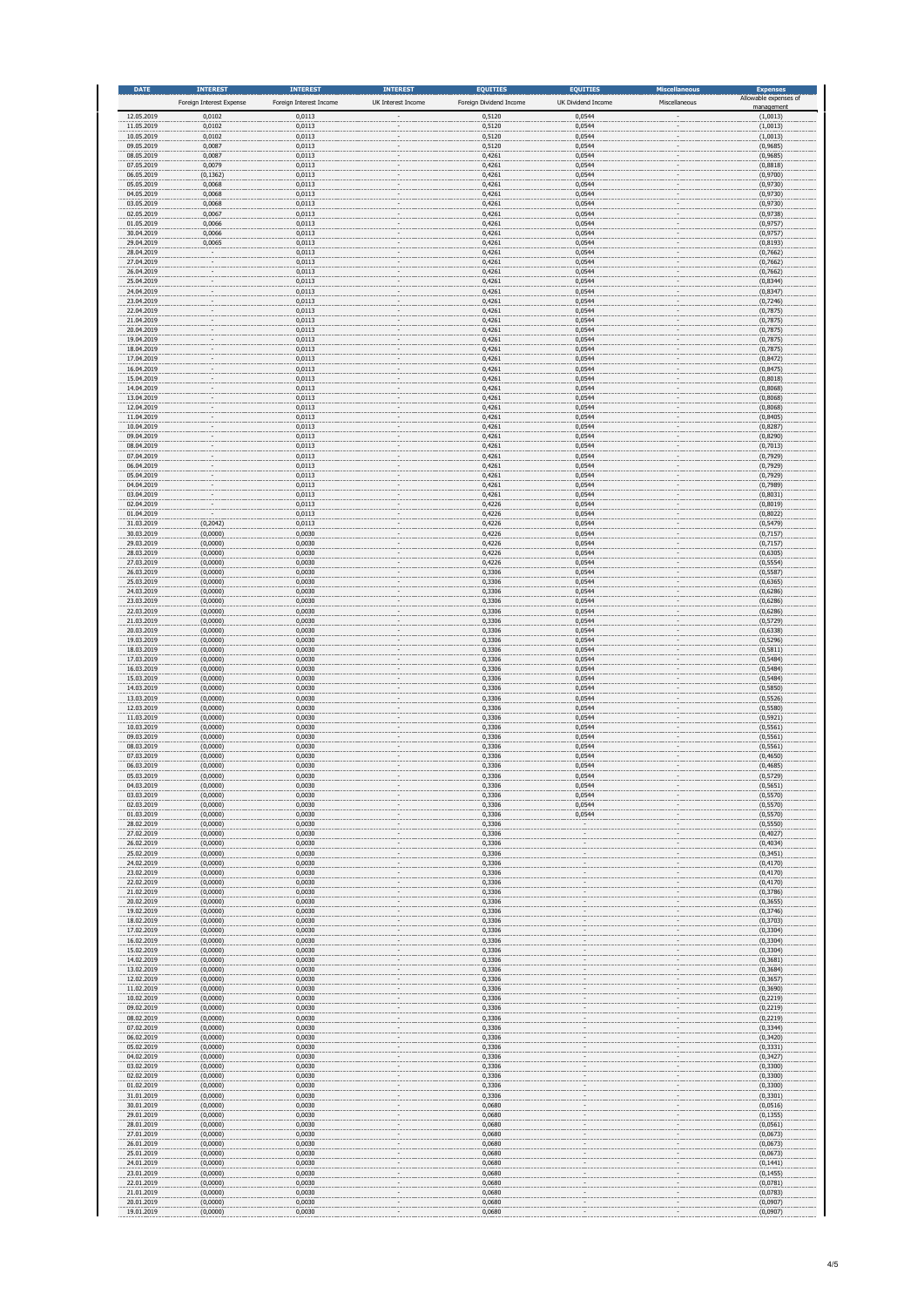| <b>DATE</b> | <b>INTEREST</b>          | <b>INTEREST</b>         | <b>INTEREST</b>    | <b>EQUITIES</b>         | <b>EQUITIES</b>    | <b>Miscellaneous</b> | <b>Expenses</b>                    |
|-------------|--------------------------|-------------------------|--------------------|-------------------------|--------------------|----------------------|------------------------------------|
|             | Foreign Interest Expense | Foreign Interest Income | UK Interest Income | Foreign Dividend Income | UK Dividend Income | Miscellaneous        | Allowable expenses of<br>managemen |
| 18.01.2019  | (0.0000)                 | 0.0030                  |                    | 0.0680                  |                    |                      | (0.0907                            |
| 17.01.2019  | (0.0000)                 | 0.0030                  |                    | 0.068                   |                    |                      | (0.0887                            |
| 16.01.2019  | (0,0000)                 | 0,0030                  |                    | 0,0680                  |                    |                      | (0, 1336)                          |
| 15.01.201   | (0,0000)                 | 0.0030                  |                    | 0.068                   |                    |                      | (0,0945                            |
| 14.01.201   | (0,0000)                 | 0.0030                  |                    | 0.0680                  |                    |                      | (0.0925)                           |
| 13.01.2019  | (0.0000)                 | 0.0030                  |                    | 0.0680                  |                    |                      | (0.0706                            |
| 12.01.201   | (0.0000)                 | 0.0030                  |                    | 0.068                   |                    |                      | (0.0706)                           |
| 11.01.2019  | (0,0000)                 | 0,0030                  |                    | 0,0680                  |                    |                      | (0,0706)                           |
| 10.01.2019  | (0,0000)                 | 0.0030                  |                    | 0.068                   |                    |                      |                                    |
| 09.01.201   | (0,0000)                 | n nnar                  |                    | 0.068                   |                    |                      | (0.0991                            |
| 08 01 201   | (0.0000                  | 0.0030                  |                    | 0.0680                  |                    |                      | 0.0360                             |
| 07.01.2019  | (0.0000)                 | 0.0030                  |                    | 0.068                   |                    |                      | 0.034                              |
| 06.01.2019  | (0,0000)                 | 0,0030                  |                    | 0,0680                  |                    |                      | 0.0231                             |
| 05.01.201   | (0,0000)                 | 0,0030                  |                    | 0.068                   |                    |                      | 0.023                              |
|             | (0.0000)                 | n nnar                  |                    | 0.068                   |                    |                      | 0.023                              |
|             | (0.0000)                 | 0.0030                  |                    | 0.0680                  |                    |                      | (0.0655)                           |
| 02.01.201   | (0.0000)                 | 0.0030                  |                    | 0.068                   |                    |                      | $0.018$ <sup>3</sup>               |
| 01.01.2019  |                          |                         |                    |                         |                    |                      |                                    |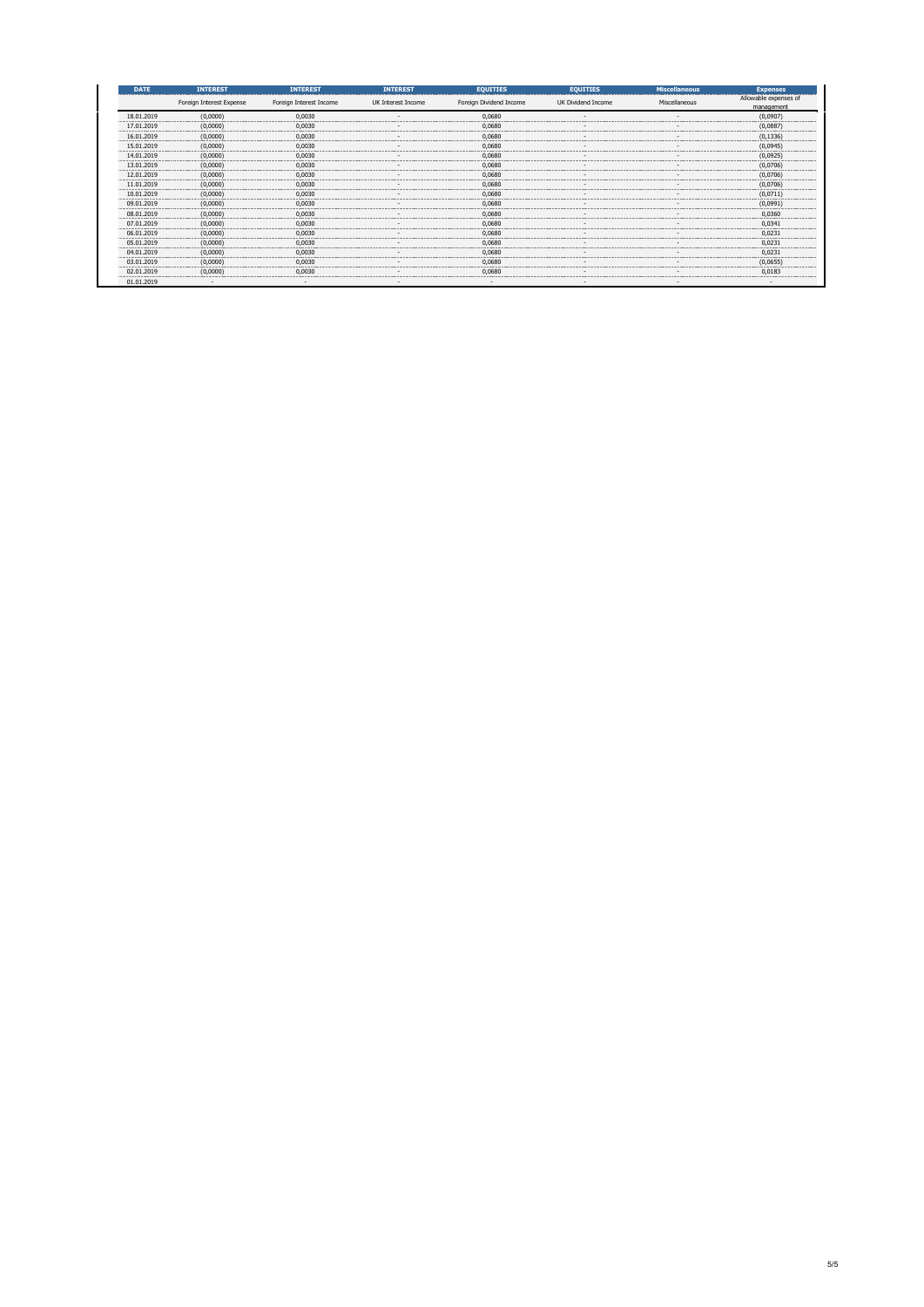# **TRIGON - New Europe Fund - UK REPORTING FUND STATUS**

#### **Annual Report - Trigon New Europe Fund A USD Cap 04/02/2019 - 31/12/2019**

The Fund has obtained UK Reporting Fund status and this report is provided to investors in accordance with the Offshore Funds (Tax) Regulations 2009 to enable investors to meet their UK tax

obligations.<br>The Fund is treated as a Transparent Reporting Fund and as such is treated as tax transparent for income tax purposes and opaque for capital gains tax purposes for UK investors.<br>For tax purposes the Fund's inc

The Fund does not operate equalisation for UK tax reporting purposes, and all amounts are reported without equalisation.

| Fund        | TRIGON - New Europe Fund         |
|-------------|----------------------------------|
| Unit        | Trigon New Europe Fund A USD Cap |
| <b>ISIN</b> | LU1687402476                     |

### **Report to Individual Investors**

This report is prepared for investors who are UK tax resident and UK domiciled and subject to income tax. Information for investors subject to UK Corporation Tax is available on request.

## **Cumulative income and expenses per unit for the reporting period**

| From 4 February 2019 to 5 April 2019 |                |
|--------------------------------------|----------------|
| <b>INTEREST</b>                      | Per Unit (EUR) |
| Foreign Interest Expense             | 0,0000         |
| Foreign Interest Income              | 0,0386         |
| UK Interest Income                   |                |
|                                      |                |
| <b>EQUITIES</b>                      | Per Unit (EUR) |
| Foreign Dividend Income              | 0,1145         |
| <b>UK Dividend Income</b>            | 0,0490         |
|                                      |                |
| <b>Miscellaneous</b>                 | Per Unit (EUR) |
| Miscellaneous                        |                |
|                                      |                |
| <b>EXPENSES</b>                      | Per Unit (EUR) |
| Allowable expenses of management     | $-1,7261$      |
|                                      |                |

### From 6 April 2019 to 31 December 2019

| <b>INTEREST</b>                                                        | Per Unit (EUR)        |
|------------------------------------------------------------------------|-----------------------|
| Foreign Interest Expense                                               | 0,0004                |
| Foreign Interest Income                                                | 0,0059                |
| UK Interest Income                                                     | 0,0000                |
|                                                                        |                       |
| <b>EQUITIES</b>                                                        | Per Unit (EUR)        |
| Foreign Dividend Income                                                | 4,1192                |
| <b>UK Dividend Income</b>                                              | 0.0215                |
|                                                                        |                       |
| <b>Miscellaneous</b>                                                   | Per Unit (EUR)        |
| Miscellaneous                                                          | 0,0000                |
|                                                                        |                       |
| <b>EXPENSES</b>                                                        | Per Unit (EUR)        |
| Allowable expenses of management                                       | $-0,7292$             |
|                                                                        |                       |
| <b>EXCESS REPORTABLE INCOME</b>                                        | <b>Per Unit (EUR)</b> |
| Excess Reportable Income from holdings in Reporting Offshore Funds     |                       |
| Excess Reportable Income from holdings in Non-Reporting Offshore Funds | 0,7273                |
| <b>Interest from Deep Discount Securities</b>                          |                       |

#### **How investors should use this information:**

The above figures are shown on a cumulative basis for investors who have held units throughout the entire period, reported in **EUR** For investors who bought or sold units during the reporting period a table of the income and expenses arising on a monthly basis is provided separately below.

An investor who has held units throughout the entire period should take the income or expense per unit stated above and multiply this figure by the number of units held to calculate the income and expenses to be reported for UK income tax purposes for the relevant income tax period.

An investor who bought/sold units part way through the period should calculate their taxable income and expense figures by taking the cumulative income figure from the table below at the date of disposal and subtracting the income figure at the date of acquisition. Where the units were held prior to the start of the period but sold part way through the period, the investor should just take the<br>cumulative figure at

Investors holding units in the fund as at **31 December 2019** should also include any "Excess Reportable Income" in their tax returns, which is calculated by taking the excess reportable income per<br>unit amounts reported abo

The fund manager confirms the fund remains a reporting fund as at the date of the report.

Note 1: Expenses per unit are based on the total expenses of management incurred by the Fund. Certain investors may be able to claim tax relief for management expenses incurred by the Fund.

Note 2: Dividend income per unit is calculated after deducting any withholding taxes. Additional information may be provided separately on request showing gross dividend income on a source by source basis and withholding taxes suffered

The information provided above is not intended to constitute legal, tax or investment advice, and investors are advised to seek their own advice on the tax consequences of an investment in the Fund.

## **Table of cumulative monthly income and expenses arising to investors in the Fund.**

| <b>DATE</b> | <b>INTEREST</b>          | <b>INTEREST</b>         | <b>INTEREST</b>    | <b>EQUITIES</b>         | <b>EQUITIES</b>    | <b>Miscellaneous</b> | <b>Expenses</b>       |
|-------------|--------------------------|-------------------------|--------------------|-------------------------|--------------------|----------------------|-----------------------|
|             | Foreign Interest Expense | Foreign Interest Income | UK Interest Income | Foreign Dividend Income | UK Dividend Income | Miscellaneous        | Allowable expenses of |
|             |                          |                         |                    |                         |                    |                      | management            |
| 31.12.2019  | 0.0004                   | 0.0445                  |                    | 4.2337                  | 0.0705             |                      | (2,4553)              |
| 30.12.2019  | 0.0004                   | 0.0445                  |                    | 4,2337                  | 0.0705             |                      | (2.4553)              |
| 29.12.2019  | 0.0050                   | 0.0444                  |                    | 4.2337                  | 0.0705             |                      | (2.3998)              |
| 28.12.2019  | 0.0050                   | 0.0444                  |                    | 4.2337                  | 0.0705             |                      | (2.3998)              |
| 27.12.2019  | 0.0050                   | 0.0444                  |                    | 4.2337                  | 0.0705             |                      | (2.3998)              |
| 26.12.2019  | 0.0047                   | 0.0444                  |                    | 4.2337                  | 0.0705             |                      | (2, 3940)             |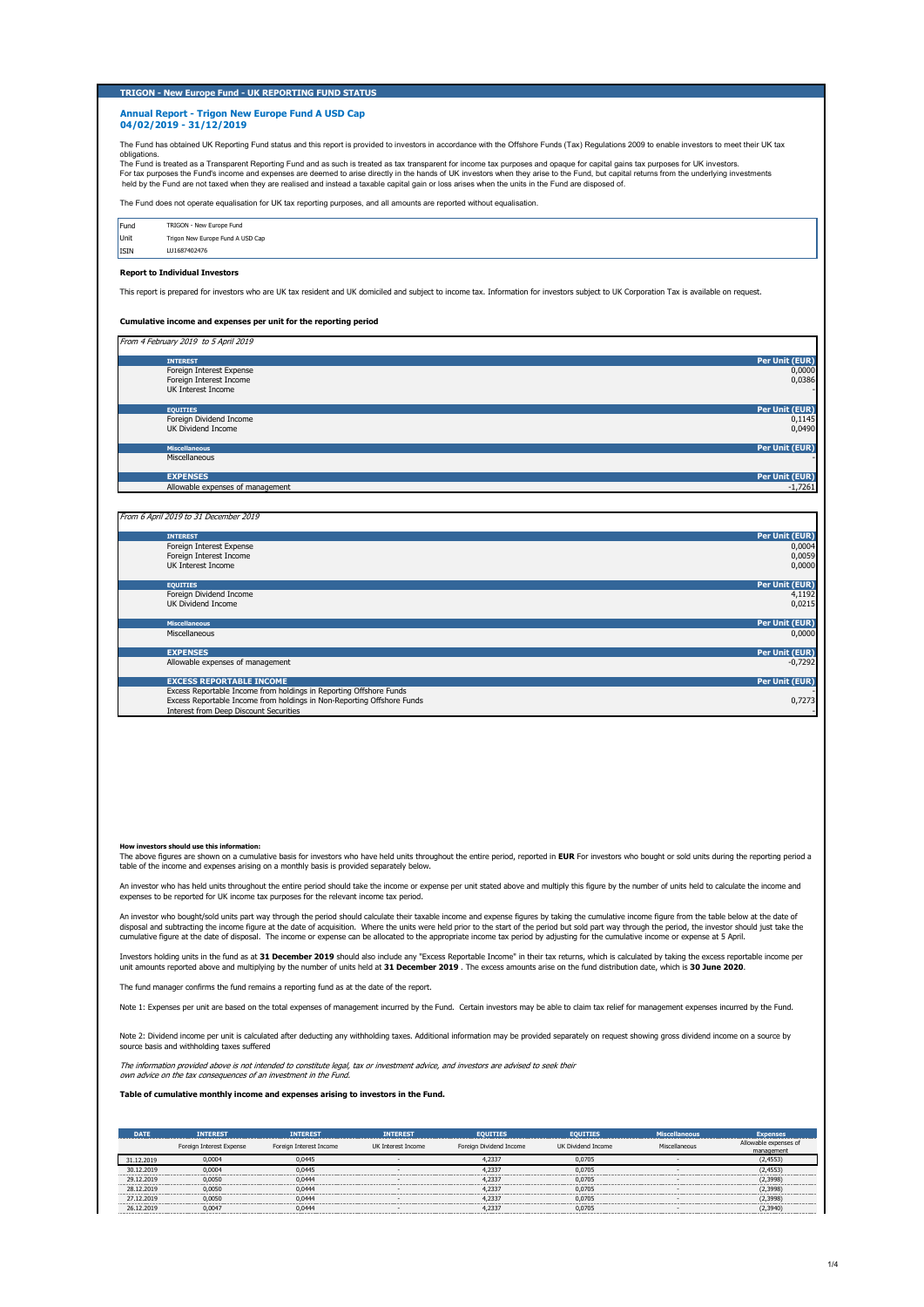| <b>DATE</b>              | <b>INTEREST</b><br>Foreign Interest Expense | <b>INTEREST</b><br>Foreign Interest Income | <b>INTEREST</b><br>UK Interest Income | <b>EQUITIES</b><br>Foreign Dividend Income | <b>EQUITIES</b><br>UK Dividend Income | <b>Miscellaneous</b><br>Miscellaneous | <b>Expenses</b><br>Allowable expenses of |
|--------------------------|---------------------------------------------|--------------------------------------------|---------------------------------------|--------------------------------------------|---------------------------------------|---------------------------------------|------------------------------------------|
| 25.12.2019               | 0,0047                                      | 0,0444                                     |                                       | 4,2337                                     | 0,0705                                |                                       | nanageme<br>(2, 3940)                    |
| 24.12.2019<br>23.12.2019 | 0,0047<br>0,0047                            | 0,0444<br>0,0444                           |                                       | 4,2337<br>4,2337                           | 0,0705<br>0,0705                      |                                       | (2, 3940)<br>(2,3940)                    |
| 22.12.2019<br>21.12.2019 | 0,0044<br>0,0044                            | 0,0444<br>0,0444                           |                                       | 4,2337<br>4,2337                           | 0,0705<br>0,0705                      |                                       | (2, 3947)<br>(2, 3947)                   |
| 20.12.2019<br>19.12.2019 | 0,0044<br>0,0043                            | 0,0444                                     |                                       | 4,2337<br>4,2337                           | 0,0705<br>0,0705                      |                                       | (2, 3947)                                |
| 18.12.2019               | 0,0043                                      | 0,0444<br>0,0444                           |                                       | 4,2337                                     | 0,0705                                |                                       | (2,3950)<br>(2, 3952)                    |
| 17.12.2019<br>16.12.2019 | 0,0042<br>0,0042                            | 0,0444<br>0,0444                           |                                       | 4,2337<br>4,2337                           | 0,0705<br>0,0705                      |                                       | (2, 3993)<br>(2, 3993)                   |
| 15.12.2019<br>14.12.2019 | 0,0041<br>0,0041                            | 0,0444<br>0,0444                           |                                       | 4,2337<br>4,2337                           | 0,0705<br>0,0705                      |                                       | (2, 3957)<br>(2, 3957)                   |
| 13.12.2019<br>12.12.2019 | 0,0041                                      | 0,0444<br>0,0444                           |                                       | 4,2337                                     | 0,0705                                |                                       | (2, 3957)                                |
| 11.12.2019               | 0,0041<br>0,0041                            | 0,0444                                     |                                       | 4,2337<br>4,2337                           | 0,0705<br>0,0705                      |                                       | (2, 3923)<br>(2, 3924)                   |
| 10.12.2019<br>09.12.2019 | 0,0041<br>0,0041                            | 0,0444<br>0,0444                           |                                       | 4,2337<br>4,2337                           | 0,0705<br>0,0705                      |                                       | (2, 3924)<br>(2, 3912)                   |
| 08.12.2019<br>07.12.2019 | 0,0040<br>0,0040                            | 0,0444<br>0,0444                           |                                       | 4,2337<br>4,2337                           | 0,0705<br>0,0705                      |                                       | (2, 3912)<br>(2, 3912)                   |
| 06.12.2019<br>05.12.2019 | 0,0040<br>0,0037                            | 0,0444<br>0,0444                           |                                       | 4,2337<br>4,2337                           | 0,0705<br>0,0705                      |                                       | (2, 3912)                                |
| 04.12.2019               | 0,0036                                      | 0,0444                                     |                                       | 4,2337                                     | 0,0705                                |                                       | (2, 3913)<br>(2,3909)                    |
| 03.12.2019<br>02.12.2019 | 0,0035<br>0,0034                            | 0,0444<br>0,0444                           |                                       | 4,2337<br>4,2337                           | 0,0705<br>0,0705                      |                                       | (2,3908)<br>(2,3908)                     |
| 01.12.2019<br>30.11.2019 | (0,0038)<br>(0,0038)                        | 0,0444<br>0,0444                           |                                       | 4,2337<br>4,2337                           | 0,0705<br>0,0705                      |                                       | (2, 3731)<br>(2, 3731)                   |
| 29.11.2019<br>28.11.2019 | 0,0034<br>0,0033                            | 0,0444<br>0,0444                           |                                       | 4,2337<br>4,2337                           | 0,0705<br>0,0705                      |                                       | (2, 3931)<br>(2,3186)                    |
| 27.11.2019               | 0,0032                                      | 0,0444                                     |                                       | 4,2337                                     | 0,0705                                |                                       | (2,3183)                                 |
| 26.11.2019<br>25.11.2019 | 0,0031<br>0,0030                            | 0,0444<br>0,0444                           |                                       | 4,2337<br>4,2337                           | 0,0705<br>0,0705                      |                                       | (2, 3183)<br>(2,3114)                    |
| 24.11.2019<br>23.11.2019 | 0,0025<br>0,0025                            | 0,0444<br>0,0444                           |                                       | 4,2337<br>4,2337                           | 0,0705<br>0,0705                      |                                       | (2, 3057)<br>(2, 3057)                   |
| 22.11.2019<br>21.11.2019 | 0,0025<br>0,0024                            | 0,0444<br>0,0444                           |                                       | 4,2337<br>4,2337                           | 0,0705<br>0,0705                      |                                       | (2,3057)<br>(2,3105)                     |
| 20.11.2019<br>19.11.2019 | 0,0022<br>0,0020                            | 0,0444<br>0,0444                           |                                       | 4,2337<br>4,2337                           | 0,0705<br>0,0705                      |                                       | (2,3058)                                 |
| 18.11.2019               | 0,0019                                      | 0,0444                                     |                                       | 4,2337                                     | 0,0705                                |                                       | (2, 3062)<br>(2,3106)                    |
| 17.11.2019<br>16.11.2019 | (0,0030)<br>(0,0030)                        | 0,0444<br>0,0444                           |                                       | 4,2337<br>4,2337                           | 0,0705<br>0,0705                      |                                       | (2,3108)<br>(2,3108)                     |
| 15.11.2019<br>14.11.2019 | (0,0030)<br>0,0016                          | 0,0444<br>0,0444                           |                                       | 4,2337<br>4,2337                           | 0,0705<br>0,0705                      |                                       | (2,3108)<br>(2, 3078)                    |
| 13.11.2019<br>12.11.2019 | 0,0016<br>0,0015                            | 0,0444<br>0,0444                           |                                       | 4,2045<br>4,2045                           | 0,0705<br>0,0705                      |                                       | (2,3080)                                 |
| 11.11.2019               | 0,0015                                      | 0,0444                                     |                                       | 4,2045                                     | 0,0705                                |                                       | (2,3083)<br>(2,3094)                     |
| 10.11.2019<br>09.11.2019 | 0,0014<br>0,0014                            | 0,0444<br>0,0444                           |                                       | 4,2045<br>4,2045                           | 0,0705<br>0,0705                      |                                       | (2,3010)<br>(2,3010)                     |
| 08.11.2019<br>07.11.2019 | 0,0014<br>0,0014                            | 0,0444<br>0,0444                           |                                       | 4,2045<br>4,2045                           | 0,0705<br>0,0705                      |                                       | (2,3010)<br>(2, 3015)                    |
| 06.11.2019<br>05.11.2019 | 0,0013<br>0,0012                            | 0,0444<br>0,0444                           |                                       | 4,2045<br>4,2045                           | 0,0705<br>0,0705                      |                                       | (2,3098)<br>(2,3098)                     |
| 04.11.2019               | 0,0013                                      | 0,0444                                     |                                       | 4,2045                                     | 0,0705                                |                                       | (2,3020)                                 |
| 03.11.2019<br>02.11.2019 | (0,0020)<br>(0,0020)                        | 0,0444<br>0,0444                           |                                       | 4,2045<br>4,2045                           | 0,0705<br>0,0705                      |                                       | (2,3101)<br>(2,3101)                     |
| 01.11.2019<br>31.10.2019 | (0,0020)<br>(0,0020)                        | 0,0444<br>0,0444                           |                                       | 4,2045<br>4,2045                           | 0,0705<br>0,0705                      |                                       | (2, 3101)<br>(2, 3101)                   |
| 30.10.2019<br>29.10.2019 | 0,0010<br>0,0010                            | 0,0444<br>0,0444                           |                                       | 4,2045<br>4,2045                           | 0,0705<br>0,0705                      |                                       | (2, 2270)<br>(2, 2323)                   |
| 28.10.2019               | 0,0009                                      | 0,0444                                     |                                       | 4,0971                                     | 0,0705                                |                                       | (2, 2324)                                |
| 27.10.2019<br>26.10.2019 | 0,0008<br>0,0008                            | 0,0444<br>0,0444                           |                                       | 4,0971<br>4,0971                           | 0,0705<br>0,0705                      |                                       | (2, 2324)<br>(2, 2324)                   |
| 25.10.2019<br>24.10.2019 | 0,0008<br>0,0008                            | 0,0444<br>0,0444                           |                                       | 4,0971<br>4,0971                           | 0,0705<br>0,0705                      |                                       | (2, 2324)<br>(2, 2324)                   |
| 23.10.2019<br>22.10.2019 | 0,0007<br>0,0007                            | 0,0444<br>0,0444                           |                                       | 4,0971<br>4,0971                           | 0,0705<br>0,0705                      |                                       | (2, 2273)<br>(2, 2325)                   |
| 21.10.2019<br>20.10.2019 | 0,0006<br>0,0005                            | 0,0444<br>0,0444                           |                                       | 4,0971<br>4,0971                           | 0,0705<br>0,0705                      |                                       | (2, 2281)<br>(2, 2257)                   |
| 19.10.2019               | 0,0005                                      | 0,0444                                     |                                       | 4,0971                                     | 0,0705                                |                                       | (2,2257)                                 |
| 18.10.2019<br>17.10.2019 | 0,0005<br>(0,0011)                          | 0,0444<br>0,0444                           |                                       | 4,0971<br>4,0971                           | 0,0705<br>0,0705                      |                                       | (2, 2257)<br>(2, 2219)                   |
| 16.10.2019<br>15.10.2019 | 0,0004<br>0,0004                            | 0,0444<br>0,0444                           |                                       | 4,0971<br>4,0971                           | 0,0705<br>0,0705                      |                                       | (2, 2223)<br>(2, 2258)                   |
| 14.10.2019<br>13.10.2019 | 0,0003<br>0,0002                            | 0,0444<br>0,0444                           |                                       | 4,0971<br>4,0971                           | 0,0705<br>0,0705                      |                                       | (2, 2259)<br>(2, 2260)                   |
| 12.10.2019<br>11.10.2019 | 0,0002<br>0,0002                            | 0,0444<br>0,0444                           |                                       | 4,0971<br>4,0971                           | 0,0705<br>0,0705                      |                                       | (2, 2260)<br>(2, 2260)                   |
| 10.10.2019               | 0,0001                                      | 0,0444                                     |                                       | 4,0971                                     | 0,0705                                |                                       | (2, 2262)                                |
| 09.10.2019<br>08.10.2019 | 0,0001<br>0,0001                            | 0,0444<br>0,0444                           |                                       | 4,0971<br>4,0971                           | 0,0705<br>0,0705                      |                                       | (2, 2262)<br>(2, 2162)                   |
| 07.10.2019<br>06.10.2019 | 0,0000<br>(0,0002)                          | 0,0444<br>0,0444                           |                                       | 4,0971<br>4,0971                           | 0,0705<br>0,0705                      |                                       | (2, 2246)<br>(2, 2242)                   |
| 05.10.2019<br>04.10.2019 | (0,0002)<br>(0,0002)                        | 0,0444<br>0,0444                           |                                       | 4,0971<br>4,0971                           | 0,0705<br>0,0705                      |                                       | (2, 2242)<br>(2, 2242)                   |
| 03.10.2019               | (0,0002)                                    | 0,0444                                     |                                       | 4,0971                                     | 0,0705                                |                                       | (2, 2242)                                |
| 02.10.2019<br>01.10.2019 | (0,0002)<br>0,0027                          | 0,0444<br>0,0444                           |                                       | 4,0971<br>4,0971                           | 0,0705<br>0,0705                      |                                       | (2, 2164)<br>(2,2237)                    |
| 30.09.2019<br>29.09.2019 | 0,0027<br>(0,0075)                          | 0,0444<br>0,0428                           |                                       | 4,0911<br>4,0911                           | 0,0705<br>0,0705                      |                                       | (2, 2240)<br>(2, 1437)                   |
| 28.09.2019<br>27.09.2019 | (0,0075)<br>(0,0075)                        | 0,0428<br>0,0428                           |                                       | 4,0911<br>4,0911                           | 0,0705<br>0,0705                      |                                       | (2, 1437)<br>(2, 1437)                   |
| 26.09.2019<br>25.09.2019 | 0,0025<br>0,0024                            | 0,0428<br>0,0428                           |                                       | 4,0567<br>4,0567                           | 0,0705<br>0,0705                      |                                       | (2, 1438)<br>(2, 1442)                   |
| 24.09.2019               | 0,0023                                      | 0,0428                                     |                                       | 4,0567                                     | 0,0705                                |                                       | (2, 1435)                                |
| 23.09.2019<br>22.09.2019 | 0,0023<br>0,0021                            | 0,0428<br>0,0428                           |                                       | 4,0567<br>4,0567                           | 0,0705<br>0,0705                      |                                       | (2, 1377)<br>(2, 1434)                   |
| 21.09.2019<br>20.09.2019 | 0,0021<br>0,0021                            | 0,0428<br>0,0428                           |                                       | 4,0567<br>4,0567                           | 0,0705<br>0,0705                      |                                       | (2, 1434)<br>(2, 1434)                   |
| 19.09.2019<br>18.09.2019 | 0,0020<br>0,0019                            | 0,0428<br>0,0428                           |                                       | 4,0567<br>4,0567                           | 0,0705<br>0,0705                      |                                       | (2, 1436)<br>(2, 1437)                   |
| 17.09.2019               | 0,0018                                      | 0,0428                                     |                                       | 4,0567                                     | 0,0705                                |                                       | (2, 1434)                                |
| 16.09.2019<br>15.09.2019 | 0,0018<br>0,0016                            | 0,0428<br>0,0428                           |                                       | 4,0567<br>4,0567                           | 0,0705<br>0,0705                      |                                       | (2, 1434)<br>(2, 1404)                   |
| 14.09.2019<br>13.09.2019 | 0,0016<br>0,0016                            | 0,0428<br>0,0428                           |                                       | 4,0567<br>4,0567                           | 0,0705<br>0,0705                      |                                       | (2, 1404)<br>(2, 1404)                   |
| 12.09.2019<br>11.09.2019 | 0,0015<br>0,0014                            | 0,0428<br>0,0428                           |                                       | 4,0567<br>4,0567                           | 0,0705<br>0,0705                      |                                       | (2, 1436)<br>(2, 1410)                   |
| 10.09.2019               | 0,0014                                      | 0,0428                                     |                                       | 4,0567                                     | 0,0705                                |                                       | (2, 1437)                                |
| 09.09.2019<br>08.09.2019 | (0,0090)<br>0,0013                          | 0,0428<br>0,0428                           |                                       | 4,0567<br>4,0567                           | 0,0705<br>0,0705                      |                                       | (2, 1423)<br>(2, 1418)                   |
| 07.09.2019<br>06.09.2019 | 0,0013<br>0,0013                            | 0,0428<br>0,0428                           |                                       | 4,0567<br>4,0567                           | 0,0705<br>0,0705                      |                                       | (2, 1418)<br>(2, 1418)                   |
| 05.09.2019<br>04.09.2019 | 0,0013<br>0,0012                            | 0,0428<br>0,0428                           |                                       | 4,0567<br>3,7126                           | 0,0705<br>0,0705                      |                                       | (2, 1415)<br>(2, 1341)                   |
| 03.09.2019               | (0,0087)                                    | 0,0428                                     |                                       | 3,7126                                     | 0,0705                                |                                       | (2, 1344)                                |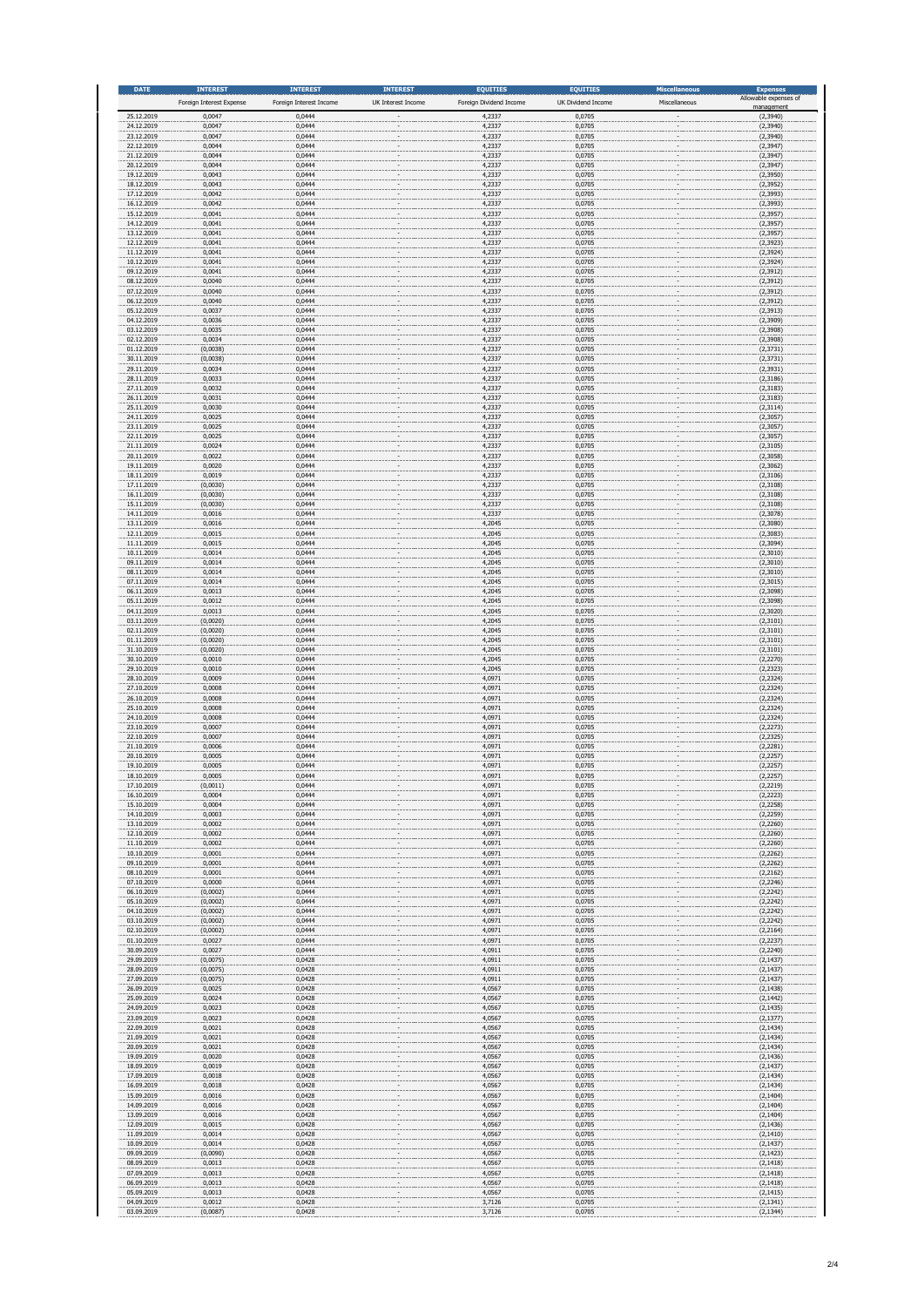| <b>DATE</b>              | <b>INTEREST</b>                    | <b>INTEREST</b>                   | <b>INTEREST</b><br>UK Interest Income | <b>EQUITIES</b><br>Foreign Dividend Income | <b>EQUITIES</b><br>UK Dividend Income | <b>Miscellaneous</b><br>Miscellaneous | <b>Expenses</b><br>Allowable expenses of |
|--------------------------|------------------------------------|-----------------------------------|---------------------------------------|--------------------------------------------|---------------------------------------|---------------------------------------|------------------------------------------|
| 02.09.2019               | Foreign Interest Expense<br>0,0011 | Foreign Interest Income<br>0,0428 |                                       | 3,7126                                     | 0,0705                                |                                       | nanageme<br>(2, 1346)                    |
| 01.09.2019<br>31.08.2019 | (0,0084)<br>(0,0084)               | 0,0428<br>0,0428                  |                                       | 3,7126<br>3,7126                           | 0,0705<br>0,0705                      |                                       | (2, 1234)<br>(2, 1234)                   |
| 30.08.2019               | 0,0015                             | 0,0428                            |                                       | 3,7126                                     | 0,0705                                |                                       | (2, 1430)                                |
| 29.08.2019<br>28.08.2019 | 0,0014<br>0,0013                   | 0,0428<br>0,0428                  |                                       | 3,6333<br>3,6333                           | 0,0705<br>0,0705                      |                                       | (2,0659)<br>(2,0660)                     |
| 27.08.2019<br>26.08.2019 | 0,0012<br>(0,0081)                 | 0,0428<br>0,0428                  |                                       | 3,6333<br>3,6333                           | 0,0705<br>0,0705                      |                                       | (2,0660)<br>(2,0598)                     |
| 25.08.2019<br>24.08.2019 | 0,0009<br>0,0009                   | 0,0428<br>0,0428                  |                                       | 3,6333<br>3,6333                           | 0,0705<br>0,0705                      |                                       | (2,0607)<br>(2,0607)                     |
| 23.08.2019               | 0,0009                             | 0,0428                            |                                       | 3,6333                                     | 0,0705                                |                                       | (2,0607)                                 |
| 22.08.2019<br>21.08.2019 | 0,0009<br>0,0008                   | 0,0428<br>0,0428                  |                                       | 3,6333<br>3,6333                           | 0,0705<br>0,0705                      |                                       | (2,0660)<br>(2,0537)                     |
| 20.08.2019<br>19.08.2019 | 0,0008<br>(0,0062)                 | 0,0428<br>0,0428                  |                                       | 3,6333<br>3,6333                           | 0,0705<br>0,0705                      |                                       | (2,0585)<br>(2,0544)                     |
| 18.08.2019<br>17.08.2019 | 0,0004                             | 0,0428                            |                                       | 3,6333                                     | 0,0705                                |                                       | (2,0550)                                 |
| 16.08.2019               | 0,0004<br>0,0004                   | 0,0428<br>0,0428                  |                                       | 3,6333<br>3,6333                           | 0,0705<br>0,0705                      |                                       | (2,0550)<br>(2,0550)                     |
| 15.08.2019<br>14.08.2019 | 0,0004<br>0,0004                   | 0,0428<br>0,0428                  |                                       | 3,6333<br>3,6333                           | 0,0705<br>0,0705                      |                                       | (2,0586)<br>(2,0586)                     |
| 13.08.2019<br>12.08.2019 | 0,0004<br>(0,0060)                 | 0,0428<br>0,0428                  |                                       | 3,5802<br>3,5802                           | 0,0705<br>0,0705                      |                                       | (2,0557)<br>(2,0561)                     |
| 11.08.2019               | 0,0004                             | 0,0428                            |                                       | 3,5802                                     | 0,0705                                |                                       | (2,0587)                                 |
| 10.08.2019<br>09.08.2019 | 0,0004<br>0,0004                   | 0,0428<br>0,0428                  |                                       | 3,5802<br>3,5802                           | 0,0705<br>0,0705                      |                                       | (2,0587)<br>(2,0587)                     |
| 08.08.2019<br>07.08.2019 | (0,0052)<br>0,0003                 | 0,0428<br>0,0428                  |                                       | 3,5802<br>3,5802                           | 0,0705<br>0,0705                      |                                       | (2,0563)<br>(2,0485)                     |
| 06.08.2019<br>05.08.2019 | 0,0003<br>0,0003                   | 0,0428<br>0,0428                  |                                       | 3,5491<br>3,5491                           | 0,0705<br>0,0705                      |                                       | (2,0564)<br>(2,0490)                     |
| 04.08.2019<br>03.08.2019 | 0,0003                             | 0,0428                            |                                       | 3,5491                                     | 0,0705                                |                                       | (2,0503)                                 |
| 02.08.2019               | 0,0003<br>0,0003                   | 0,0428<br>0,0428                  |                                       | 3,5491<br>3,5491                           | 0,0705<br>0,0705                      |                                       | (2,0503)<br>(2,0503)                     |
| 01.08.2019<br>31.07.2019 | 0,0003<br>0,0002                   | 0,0428<br>0,0428                  |                                       | 3,5038<br>3,5038                           | 0,0705<br>0,0705                      |                                       | (2,0568)<br>(2,0568)                     |
| 30.07.2019<br>29.07.2019 | 0,0002<br>0,0002                   | 0,0428<br>0,0428                  |                                       | 3,5038<br>3,2021                           | 0,0705<br>0,0705                      |                                       | (1,9806)<br>(1,9747)                     |
| 28.07.2019               | (0,0025)                           | 0,0428                            |                                       | 3,2021                                     | 0,0705                                |                                       | (1,9813)                                 |
| 27.07.2019<br>26.07.2019 | (0,0025)<br>(0,0025)               | 0,0428<br>0,0428                  |                                       | 3,2021<br>3,2021                           | 0,0705<br>0,0705                      |                                       | (1,9813)<br>(1,9813)                     |
| 25.07.2019<br>24.07.2019 | 0,0002<br>0,0002                   | 0,0428<br>0,0428                  |                                       | 3,2021<br>3,2021                           | 0,0705<br>0,0705                      |                                       | (1, 9757)<br>(1,9745)                    |
| 23.07.2019<br>22.07.2019 | 0,0002<br>0,0002                   | 0,0428<br>0,0428                  |                                       | 3,2021<br>3,2021                           | 0,0705<br>0,0705                      |                                       | (1,9736)<br>(1,9737)                     |
| 21.07.2019               | 0,0002                             | 0,0428                            |                                       | 3,2021                                     | 0,0705                                |                                       | (1,9742)                                 |
| 20.07.2019<br>19.07.2019 | 0,0002<br>0,0002                   | 0,0428<br>0,0428                  |                                       | 3,2021<br>3,2021                           | 0,0705<br>0,0705                      |                                       | (1,9742)<br>(1,9742)                     |
| 18.07.2019<br>17.07.2019 | 0,0002<br>0,0001                   | 0,0428<br>0,0428                  |                                       | 3,1636<br>2,9334                           | 0,0705<br>0,0705                      |                                       | (1,9699)<br>(1,9744)                     |
| 16.07.2019<br>15.07.2019 | 0,0001<br>0,0001                   | 0,0428<br>0,0428                  |                                       | 2,9334<br>2,9334                           | 0,0705<br>0,0705                      |                                       | (1,9745)<br>(1,9684)                     |
| 14.07.2019               | 0,0001                             | 0,0428                            |                                       | 2,9334                                     | 0,0705                                |                                       | (1,9722)                                 |
| 13.07.2019<br>12.07.2019 | 0,0001<br>0,0001                   | 0,0428<br>0,0428                  |                                       | 2,9334<br>2,9334                           | 0,0705<br>0,0705                      |                                       | (1,9722)<br>(1,9722)                     |
| 11.07.2019<br>10.07.2019 | 0,0001<br>0,0001                   | 0,0428<br>0,0428                  |                                       | 2,9302<br>2,9302                           | 0,0705<br>0,0705                      |                                       | (1,9698)<br>(1,9701)                     |
| 09.07.2019<br>08.07.2019 | 0,0001<br>0,0001                   | 0,0428<br>0,0428                  |                                       | 2,9302<br>2,9302                           | 0,0705<br>0,0705                      |                                       | (1,9702)<br>(1,9615)                     |
| 07.07.2019               | 0,0001                             | 0,0428                            |                                       | 2,9302                                     | 0,0705                                |                                       | (1,9693)                                 |
| 06.07.2019<br>05.07.2019 | 0,0001<br>0,0001                   | 0,0428<br>0,0428                  |                                       | 2,9302<br>2,9302                           | 0,0705<br>0,0705                      |                                       | (1,9693)<br>(1,9693)                     |
| 04.07.2019<br>03.07.2019 | 0,0001<br>0,0001                   | 0,0428<br>0,0428                  |                                       | 2,9302<br>2,9302                           | 0,0705<br>0,0705                      |                                       | (1,9694)<br>(1,9694)                     |
| 02.07.2019<br>01.07.2019 | 0,0001<br>0,0013                   | 0,0428<br>0,0428                  |                                       | 2,8411<br>2,8411                           | 0,0705<br>0,0705                      |                                       | (1,9699)<br>(1,9700)                     |
| 30.06.2019               | (0,0130)                           | 0,0428                            |                                       | 2,5312                                     | 0,0705                                |                                       | (1,9537)                                 |
| 29.06.2019<br>28.06.2019 | (0,0128)<br>(0,0128)               | 0,0386<br>0,0386                  |                                       | 2,5312<br>2,5312                           | 0,0705<br>0,0705                      |                                       | (1,9641)<br>(1,9641)                     |
| 27.06.2019<br>26.06.2019 | 0,0013<br>0,0013                   | 0,0386<br>0,0386                  |                                       | 2,4398<br>2,3148                           | 0,0705<br>0,0705                      |                                       | (1,8977)<br>(1,8981)                     |
| 25.06.2019<br>24.06.2019 | 0,0013<br>0,0013                   | 0,0386<br>0,0386                  |                                       | 2,2390<br>2,2390                           | 0,0705<br>0,0705                      |                                       | (1,8932)<br>(1,8839)                     |
| 23.06.2019               | 0,0012                             | 0,0386                            |                                       | 1,8627                                     | 0,0705                                |                                       | (1,8886)                                 |
| 22.06.2019<br>21.06.2019 | 0,0012<br>0,0012                   | 0,0386<br>0,0386                  |                                       | 1,8627<br>1,8627                           | 0,0705<br>0,0705                      |                                       | (1,8886)<br>(1,8886)                     |
| 20.06.2019<br>19.06.2019 | (0,0124)<br>0,0012                 | 0,0386<br>0,0386                  |                                       | 1,8627<br>1,8627                           | 0,0490<br>0,0490                      |                                       | (1,8846)<br>(1,8887)                     |
| 18.06.2019<br>17.06.2019 | 0,0012<br>0,0012                   | 0,0386<br>0,0386                  |                                       | 1,8085<br>1,8085                           | 0,0490<br>0,0490                      |                                       | (1,8887)<br>(1,8885)                     |
| 16.06.2019               | (0,0118)                           | 0,0386                            |                                       | 1,8085                                     | 0,0490                                |                                       | (1,8887)                                 |
| 15.06.2019<br>14.06.2019 | (0,0118)<br>(0, 0118)              | 0,0386<br>0,0386                  |                                       | 1,8085<br>1,8085                           | 0,0490<br>0,0490                      |                                       | (1,8887)<br>(1,8887)                     |
| 13.06.2019<br>12.06.2019 | 0,0011<br>0,0011                   | 0,0386<br>0,0386                  |                                       | 1,7334<br>1,4149                           | 0,0490<br>0,0490                      |                                       | (1,8864)<br>(1,8890)                     |
| 11.06.2019<br>10.06.2019 | 0,0011<br>0,0011                   | 0,0386<br>0,0386                  |                                       | 1,4149<br>1,3804                           | 0,0490<br>0,0490                      |                                       | (1,8889)<br>(1,8798)                     |
| 09.06.2019               | 0,0011                             | 0,0386                            |                                       | 1,3804                                     | 0,0490                                |                                       | (1,8798)                                 |
| 08.06.2019<br>07.06.2019 | 0,0011<br>0,0011                   | 0,0386<br>0,0386                  |                                       | 1,3804<br>1,3804                           | 0,0490<br>0,0490                      |                                       | (1,8798)<br>(1,8798)                     |
| 06.06.2019<br>05.06.2019 | 0,0011<br>(0, 0110)                | 0,0386<br>0,0386                  |                                       | 1,3804<br>1,3804                           | 0,0490<br>0,0490                      |                                       | (1,8801)<br>(1,8878)                     |
| 04.06.2019<br>03.06.2019 | 0,0011<br>0,0011                   | 0,0386<br>0,0386                  |                                       | 1,3804<br>1,3804                           | 0,0490<br>0,0490                      |                                       | (1,8806)<br>(1,8874)                     |
| 02.06.2019               | 0,0011                             | 0,0386                            |                                       | 1,3804                                     | 0,0490                                |                                       | (1,8868)                                 |
| 01.06.2019<br>31.05.2019 | 0,0011<br>0,0011                   | 0,0386<br>0,0386                  |                                       | 1,3804<br>1,3804                           | 0,0490<br>0,0490                      |                                       | (1,8868)<br>(1,8868)                     |
| 30.05.2019<br>29.05.2019 | 0,0010<br>0,0010                   | 0,0386<br>0,0386                  |                                       | 0,5429<br>0,5429                           | 0,0490<br>0,0490                      |                                       | (1, 8158)<br>(1, 8158)                   |
| 28.05.2019<br>27.05.2019 | 0,0010<br>0,0009                   | 0,0386<br>0,0386                  |                                       | 0,5429<br>0,5429                           | 0,0490<br>0,0490                      |                                       | (1,8155)<br>(1,8036)                     |
| 26.05.2019               | 0,0009                             | 0,0386                            |                                       | 0,3868                                     | 0,0490                                |                                       | (1,8089)                                 |
| 25.05.2019<br>24.05.2019 | 0,0009<br>0,0009                   | 0,0386<br>0,0386                  |                                       | 0,3868<br>0,3868                           | 0,0490<br>0,0490                      |                                       | (1,8089)<br>(1,8089)                     |
| 23.05.2019<br>22.05.2019 | 0,0009<br>0,0009                   | 0,0386<br>0,0386                  |                                       | 0,1958<br>0,1580                           | 0,0490<br>0,0490                      |                                       | (1,8089)<br>(1,8082)                     |
| 21.05.2019<br>20.05.2019 | 0,0009<br>0,0009                   | 0,0386<br>0,0386                  |                                       | 0,1580<br>0,1580                           | 0,0490<br>0,0490                      |                                       | (1,8080)<br>(1,8080)                     |
| 19.05.2019               | 0,0008                             | 0,0386                            |                                       | 0,1580                                     | 0,0490                                |                                       | (1,8085)                                 |
| 18.05.2019<br>17.05.2019 | 0,0008<br>0,0008                   | 0,0386<br>0,0386                  |                                       | 0,1580<br>0,1580                           | 0,0490<br>0,0490                      |                                       | (1,8085)<br>(1,8085)                     |
| 16.05.2019<br>15.05.2019 | 0,0008<br>0,0008                   | 0,0386<br>0,0386                  |                                       | 0,1580<br>0,1580                           | 0,0490<br>0,0490                      |                                       | (1,8080)<br>(1,8083)                     |
| 14.05.2019               | 0,0008                             | 0,0386                            |                                       | 0,1580                                     | 0,0490                                |                                       | (1,8057)                                 |
| 13.05.2019<br>12.05.2019 | 0,0007<br>0.0006                   | 0,0386<br>0.0386                  |                                       | 0,1580<br>0.1580                           | 0,0490<br>0.0490                      |                                       | (1,8083)<br>(1.8076)                     |